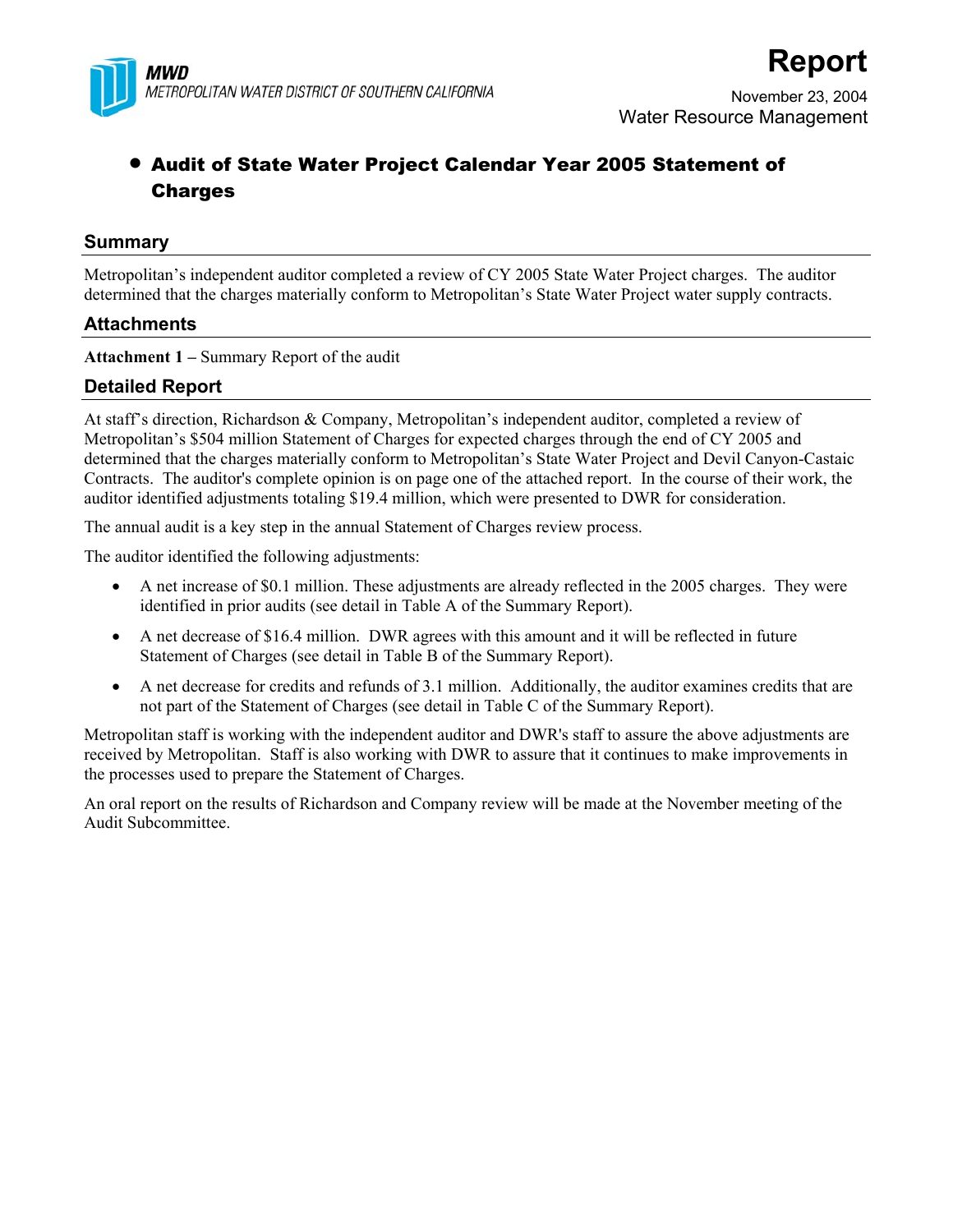# **THE METROPOLITAN WATER DISTRICT OF SOUTHERN CALIFORNIA**

**SUMMARY REPORT ON THE AUDIT OF THE 2005 STATEMENT OF CHARGES**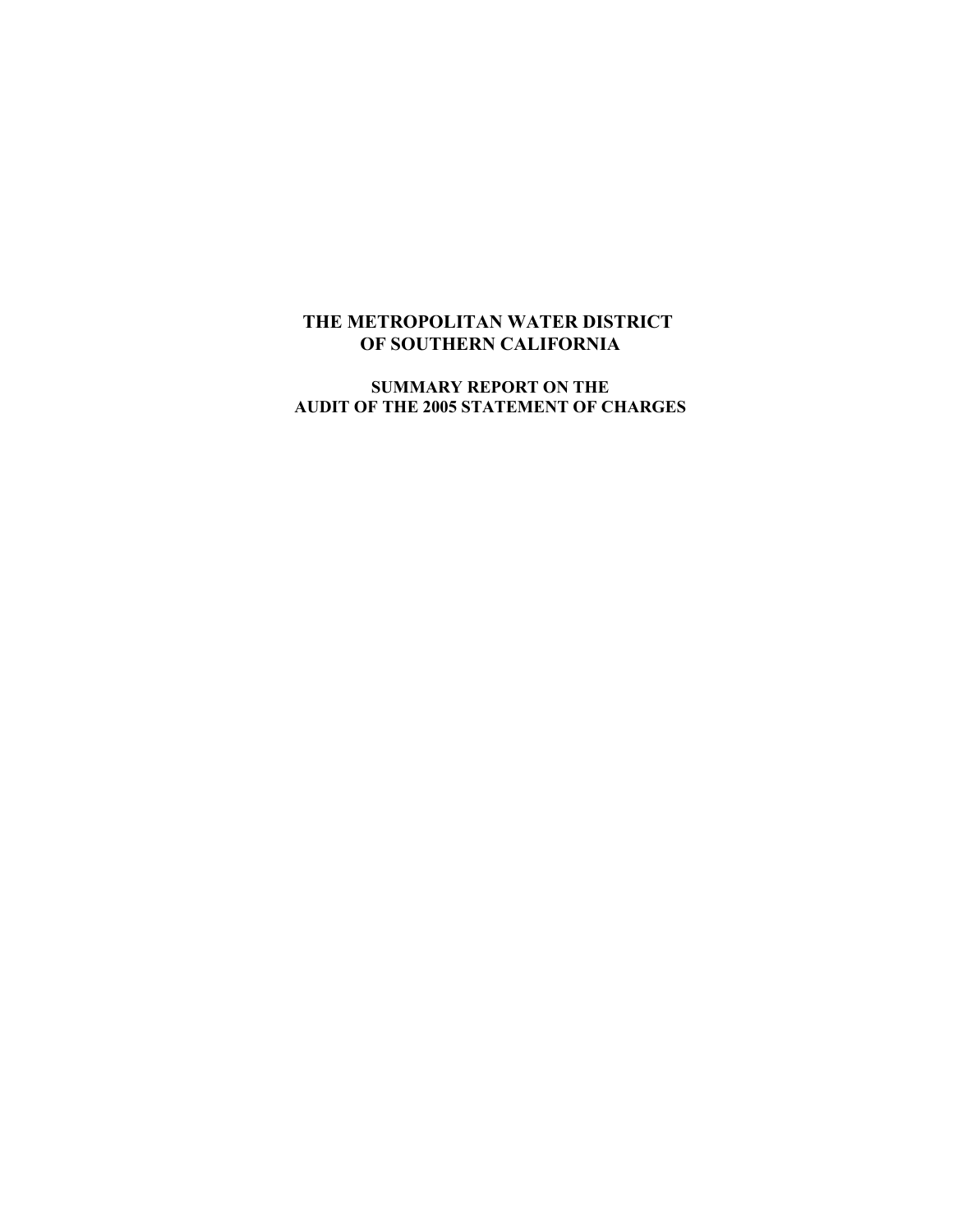## THE METROPOLITAN WATER DISTRICT OF SOUTHERN CALIFORNIA

# SUMMARY REPORT ON THE AUDIT OF THE 2005 STATEMENT OF CHARGES

|                                                                          | $\overline{3}$ |
|--------------------------------------------------------------------------|----------------|
| STATEMENT OF CHARGES TRENDS                                              |                |
| Comparison of the Previously Estimated 2005 Statement of Charges         | 11             |
|                                                                          | -16            |
| UNRESOLVED ISSUES RELATED TO THE 2005                                    |                |
| TABLE A--Summary of Settled Audit Findings Resulting in Changes to the   |                |
| TABLE B--Summary of Audit Findings Projected to Result in Changes to the |                |
| TABLE C--Summary of Audit Findings Resulting in Credits, Refunds and     |                |
| DISCUSSION OF OUR SERVICES, AUDIT FINDINGS,                              |                |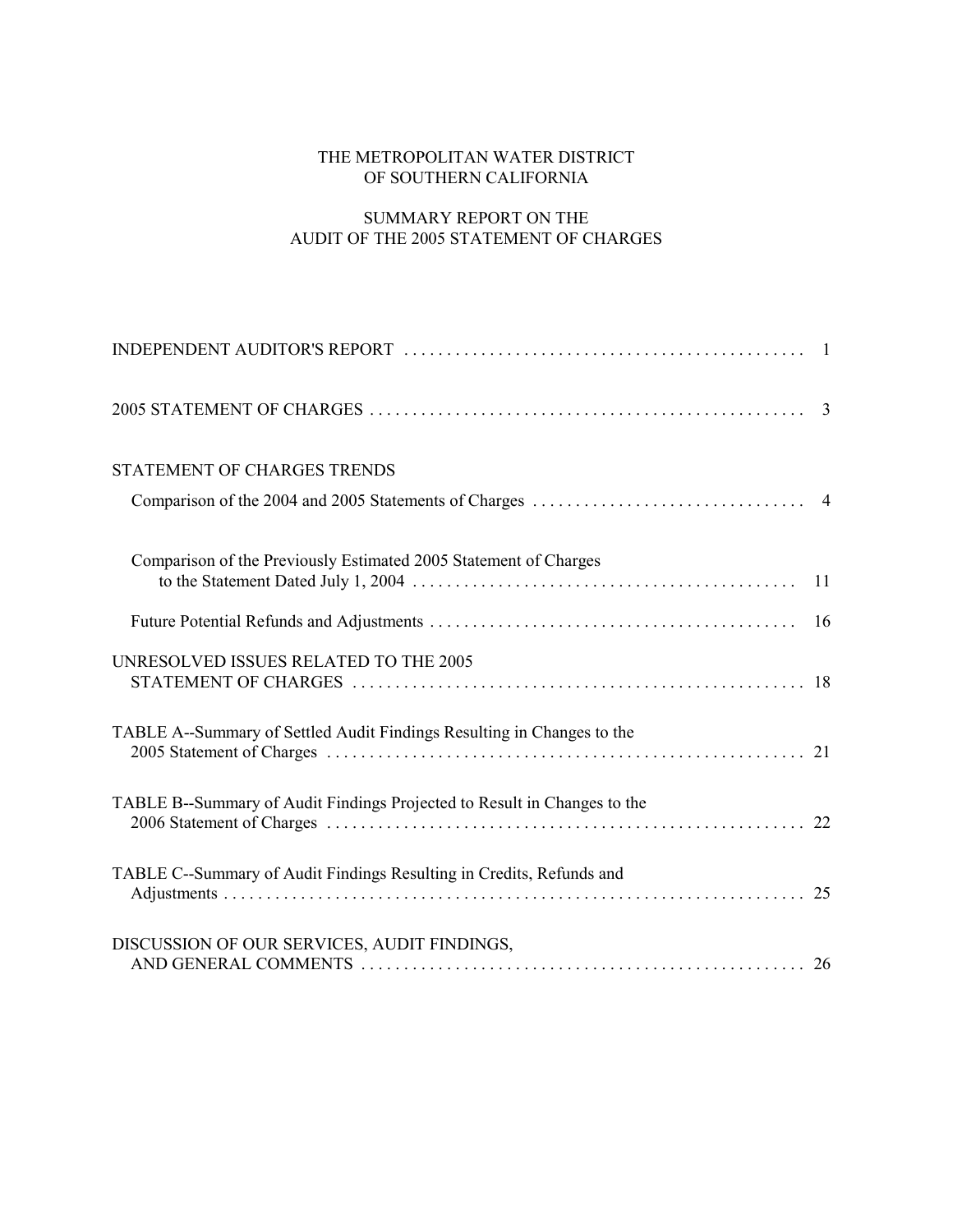# Richardson & Company 550 Howe Avenue, Suite 210

Sacramento, California 95825

Telephone: (916) 564-8727 FAX: (916) 564-8728

### INDEPENDENT AUDITOR'S REPORT

The Metropolitan Water District of Southern California Los Angeles, California

We have audited the accompanying 2005 Statement of Charges submitted to the Metropolitan Water District of Southern California (Metropolitan) by the State of California Department of Water Resources (Department). This Statement of Charges is the responsibility of the Department's management. Our responsibility is to express an opinion on this Statement of Charges based on our audit.

Except as described in the following paragraph, we conducted our audit in accordance with generally accepted auditing standards. Those standards require that we plan and perform the audit to obtain reasonable assurance about whether the Statement of Charges is free of material misstatement. An audit includes examining, on a test basis, evidence supporting the amounts in the Statement of Charges. An audit also includes assessing the accounting practices used and significant estimates made by the Department's management for conformity with our understanding of Metropolitan's Water Supply Contract. The audit also includes evaluating the overall Statement of Charges presentation. We believe that our audit provides a reasonable basis for our opinion.

In conformity with the requirements of Metropolitan's Water Supply Contract with the Department, a significant portion of the Statement of Charges is based on current estimates of future costs which are not susceptible to audit verification. The Statement is also based on interpretations made by the Department's management relating to various provisions of the Water Supply Contract. As described in this and our other reports to Metropolitan, many of these interpretations are the subject of ongoing negotiations. In addition, Metropolitan's contract provides that any overpayment or underpayment, by reason of error in computation or other causes, shall be adjusted in the next succeeding year. Accordingly, the Statement of Charges issued to Metropolitan is a tentative billing which is subject to adjustment when final costs are known and when resolution of unsettled issues as described in our reports are agreed upon.

In our opinion, except for the effects of such adjustments, if any, as might have been determined to be necessary if the matters described in the preceding paragraph were susceptible to audit verification, the 2005 Statement of Charges referred to in the first paragraph is fairly presented, in all material respects, in conformity with the provisions of Metropolitan's Water Supply Contract as we understand them.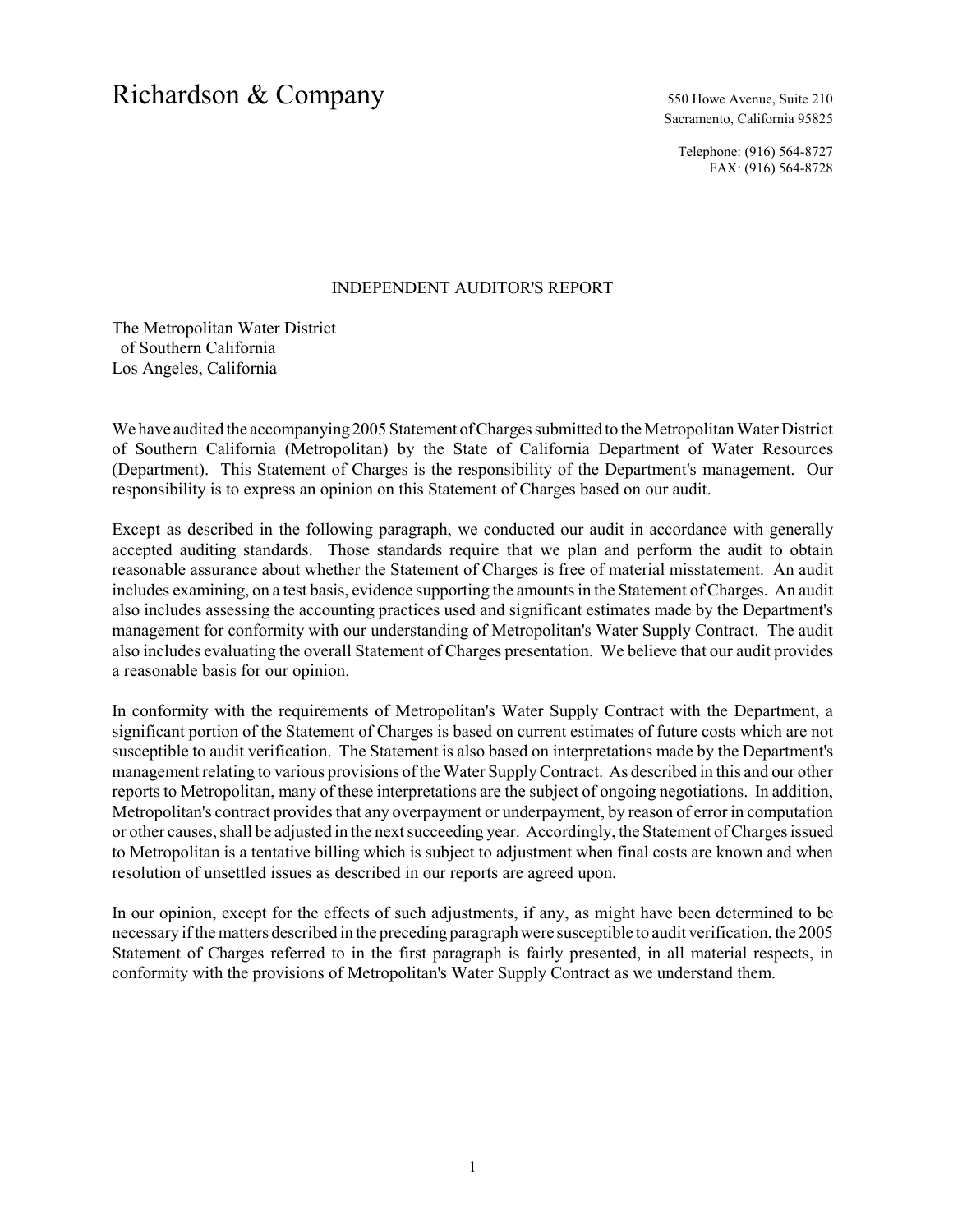The Metropolitan Water District of Southern California

This report is intended solely for the information and use of Metropolitan and the Department and is not intended to be and should not be used by anyone other than these specified parties.

Richardson & Company

October 31, 2004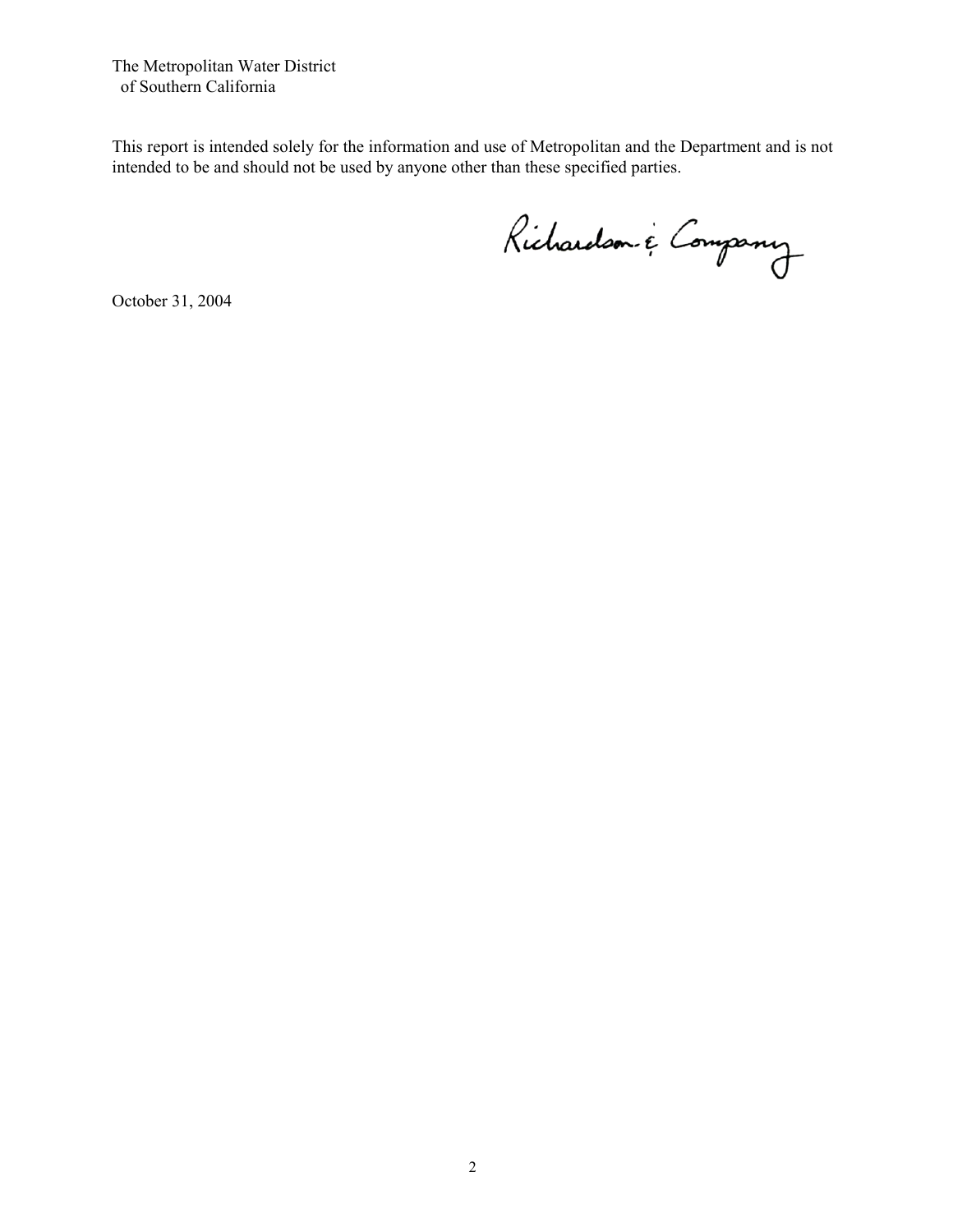## THE METROPOLITAN WATER DISTRICT OF SOUTHERN CALIFORNIA

## 2005 STATEMENT OF CHARGES

|                                            |               | <b>Cost Components</b> |                  |               |
|--------------------------------------------|---------------|------------------------|------------------|---------------|
|                                            | Variable 1/   | Minimum                | Capital          | Total         |
| <b>WATER SUPPLY CONTRACT</b>               |               |                        |                  |               |
| <b>Transportation Charge</b>               | \$185,932,037 | \$61,938,521           | $$61,764,568$ 2/ | \$309,635,126 |
| Off-Aqueduct Power<br>Facilities Charge 1/ |               | 75,033,466             |                  | 75,033,466    |
| Delta Water Charge                         |               | 28,518,455             | 20,126,746 2/    | 48,645,201    |
| East Branch Enlargement                    |               | 2,605,075              | 24,266,066       | 26,871,141    |
| Water System Revenue Bond<br>Surcharge     |               |                        | 33,839,340       | 33,839,340    |
| Tehachapi Second Afterbay Facilities       |               |                        | 147,935          | 147,935       |
| DEVIL CANYON - CASTAIC CONTRACT            |               |                        |                  |               |
| Operations and maintenance - Article 17(b) |               | 5,279,951              |                  | 5,279,951     |
| Debt service on bonds - Article 17(a)      |               |                        | 4,695,184        | 4,695,184     |
|                                            |               |                        | TOTAL 3/         | \$504,147,344 |
|                                            |               |                        |                  |               |

The accompanying report is an integral part of our presentation of the Statement of Charges.

- 1/ Based on a water delivery schedule of 1,811,500 acre-feet.
- 2/ Amounts include Urban Rate Reduction credits of \$6,566,076 in the Transportation Charge and \$3,280,787 in the Delta Water Charge as stated under Article 51 of the Monterey Amendment.
- 3/ Metropolitan pays the capital cost component in semiannual payments and the minimum and variable cost components in monthly payments.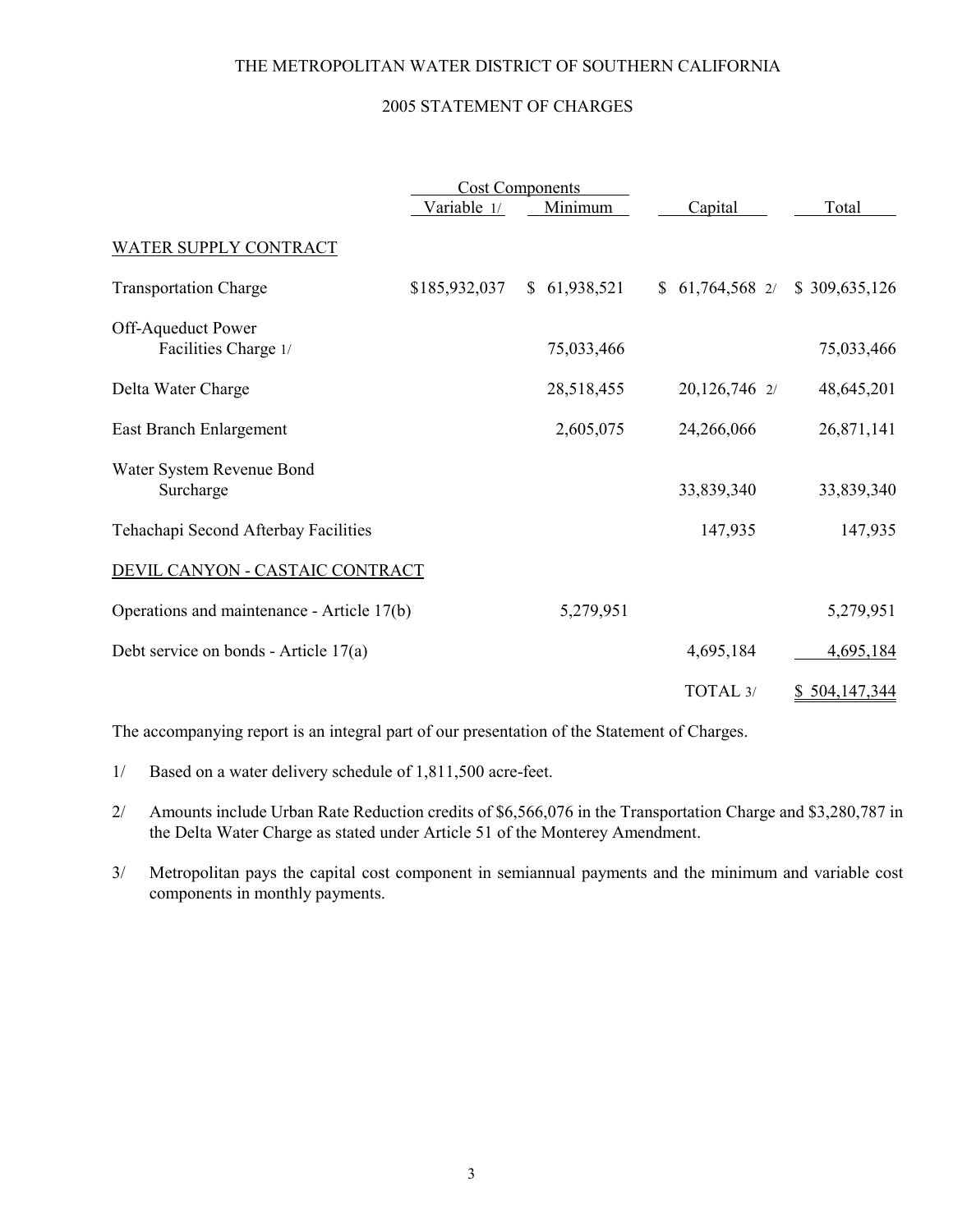# THE METROPOLITAN WATER DISTRICT OF SOUTHERN CALIFORNIA THE METROPOLITAN WATER DISTRICT OF SOUTHERN CALIFORNIA

# COMPARISON OF THE 2004 AND 2005 STATEMENTS OF CHARGES COMPARISON OF THE 2004 AND 2005 STATEMENTS OF CHARGES

| 2005 Statement of Charges dated July 1, 2004 | Rebates under Monterey Amendment<br>NET CHANGE | Allocations among contractors | Recovery generation credit | Power sales | Change in debt service | Past cost adjustments | Estimated costs | Increase (decrease) due to<br>changes in: | 2004 Statement of Charges<br>(November 2003 revision) |                               |                         |
|----------------------------------------------|------------------------------------------------|-------------------------------|----------------------------|-------------|------------------------|-----------------------|-----------------|-------------------------------------------|-------------------------------------------------------|-------------------------------|-------------------------|
| \$66,608                                     | $\frac{(4.684)}{(3.746)}$                      |                               |                            |             |                        | $\equiv$              | 727             |                                           | \$70,354                                              | Capital                       |                         |
| \$67,218                                     | (14, 140)                                      |                               |                            |             |                        | 7,182                 | (21,322)        |                                           | \$ 81,358                                             | Minimum                       |                         |
| \$75,033                                     | 5,344                                          | (265)                         |                            |             | 6,287                  |                       | (678)           |                                           | \$ 69,689                                             | Off-Aqueduct<br>Minimum       | Fransportation Charge   |
| \$185,932                                    | (18,542)                                       |                               | 93                         | (11,449)    |                        | 6,652                 | (13, 838)       |                                           | \$204,474                                             | Variable                      |                         |
| \$20,127                                     | (2,370)<br>(939)                               |                               |                            |             |                        |                       | 1,431           |                                           | \$ 21,066                                             | (in thousands)<br>Capital     |                         |
| \$28,518                                     | (1,944)                                        |                               | $\frac{8}{2}$              |             |                        |                       | (2,024)         |                                           | \$30,462                                              | Minimum                       | Delta Water Charge      |
| \$24,266                                     | (3,892)                                        |                               |                            |             | $(7.072)$              | 3,180                 |                 |                                           | \$28,158                                              | <b>Capital</b>                |                         |
| $\frac{5}{2,605}$                            | (436)                                          |                               |                            |             |                        | (32)                  | (404)           |                                           | \$3,041                                               | Minimum                       | East Branch Enlargement |
| \$3,839                                      | (1,860)                                        |                               |                            |             | (1,860)                |                       |                 |                                           | \$ 35,699                                             | Water System<br>Revenue Bonds |                         |
| \$504,146                                    | $\frac{(7,054)}{(40,155)}$                     | (265)                         | 172                        | (11,449)    | (2,645)                | 16,993                | (35,908)        |                                           | \$544,301                                             | Total                         |                         |

Note: The Transportation Capital and Minimum Charges include charges relating to the Devil Canyon-Castaic Contract. Note: The Transportation Capital and Minimum Charges include charges relating to the Devil Canyon-Castaic Contract.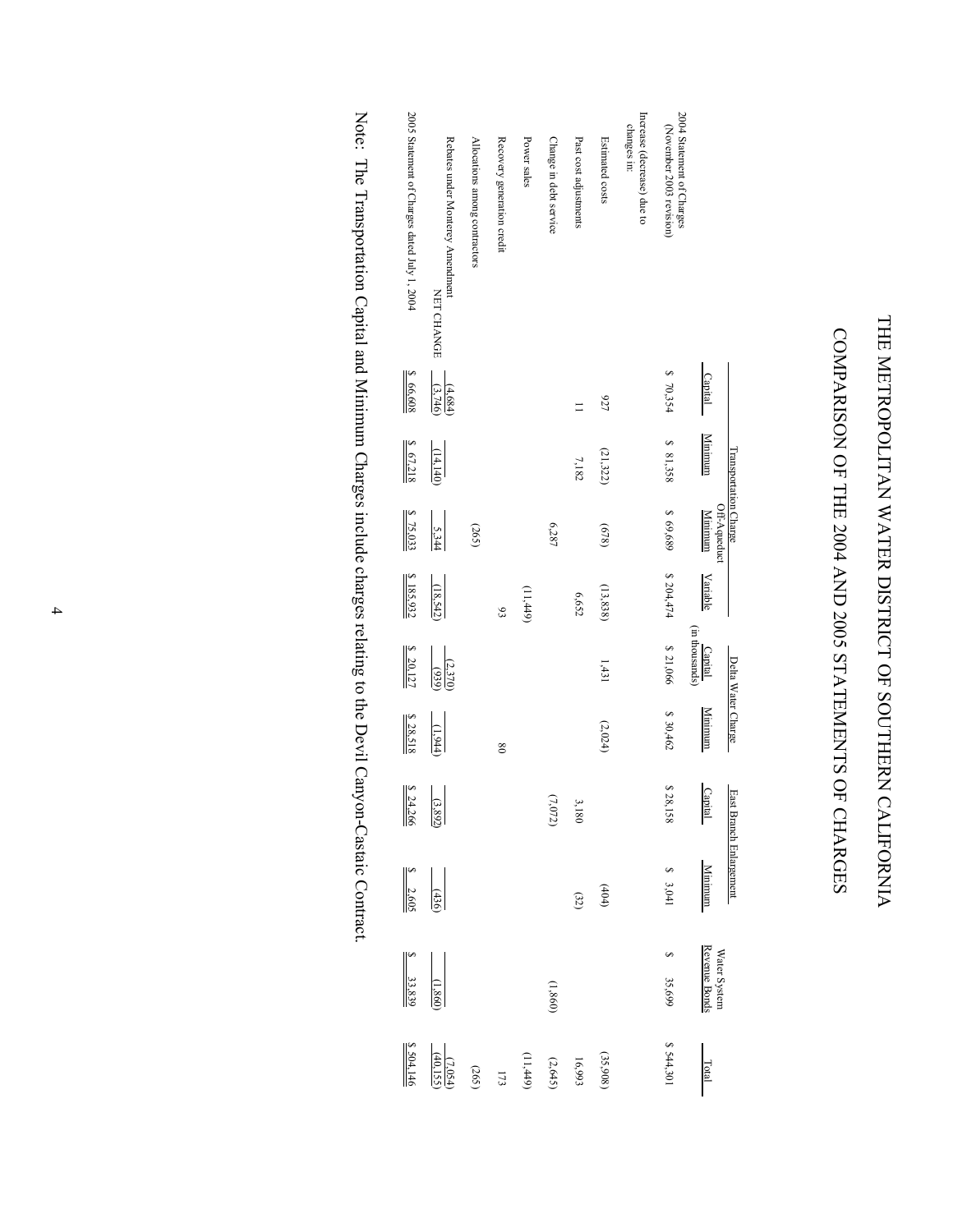### **Comparison of the 2004 and 2005 Statements of Charges**

As shown on the previous page, Metropolitan's 2005 charges decreased by \$40.2 million compared to the 2004 Statement of Charges. The more significant of these changes are the result of the following items:

Transportation Variable: The variable component decreased by \$18.5 million between 2004 and 2005. This decrease results from a decrease of \$13.8 million in energy and other variable costs and an \$11.4 million increase in power sales, which are partially offset by an increase as a result of a \$6.7 million increase in the past cost adjustment. The decrease in estimated costs is due primarily to a lower estimated mill rate for non-firm purchases, which decreased from 66 to 49 mills per kilowatt-hour. Hyatt-Thermalito Power Plant costs are also expected to decrease by \$8.9 million due primarily to a reduction in FERC relicensing cost estimates. The replacement charge included in the variable component decreased by \$3.8 million due to a credit adjustment for prior years' overcharges. These decreases are offset by a \$29 million increase due to the addition of transmission costs in the variable component. Also, the Department anticipates an increase of \$12 million in power purchases from Duke Energy in 2005, due to an anticipated reduction in energy available under the Southern California Edison capacity exchange agreement. The power sales credit increased due to the assumption that the Department will have more excess power to sell in 2005 than in 2004, due to additional energy generation at Hyatt-Thermalito Power Plant, although the mill rate on these sales is expected to decrease from 67 to 47 mills per kilowatt-hour. The past cost adjustment increased by \$6.7 million primarily due to the following:

- Metropolitan's calculated component for 2000 decreased \$.8 million due to the correction of the recording of power cost and sale transactions.
- ! Metropolitan's calculated component for 2001 decreased \$1.3 million due to the correction of the recording of \$.7 million in power cost and sales transactions. In addition, a decrease of \$.6 million is due to the correction of a cost center allocation error.
- ! Metropolitan's calculated component for 2002 decreased \$7.9 million due partially to the correction of the recording of power cost and sales transactions totaling \$7.3 million and a decrease of \$.6 million due to the correction of a cost center allocation error.
- ! Metropolitan's 2003 variable component increased as a result of a \$42.3 million decrease in the payments received amount due to estimated payments being replaced by actual payments. This increase was offset by a \$34.0 million decrease in Metropolitan's calculated component. This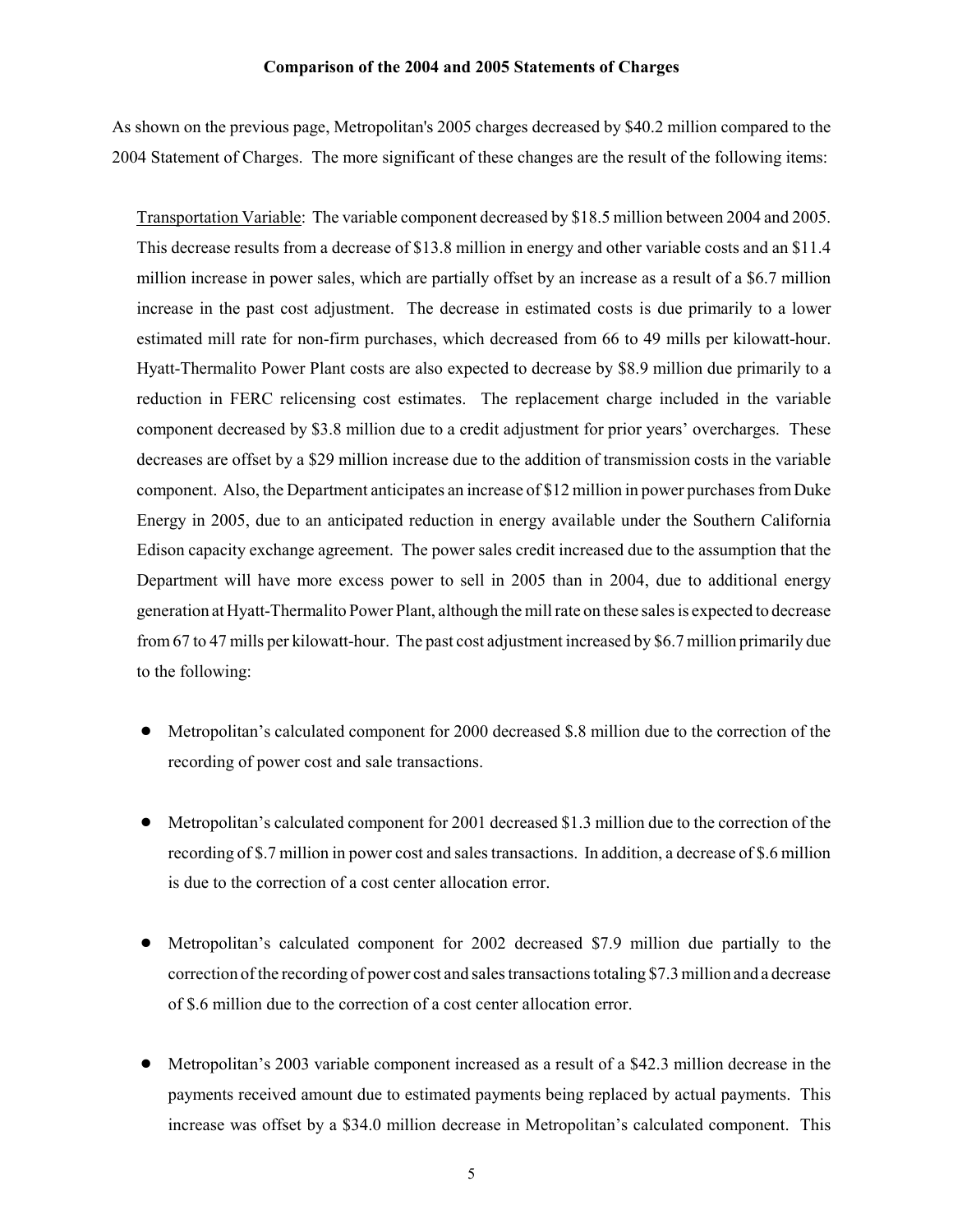decrease is due to the actual power costs being lower than the amount estimated in the prior year, a lower amount of energy required by the pumping plants than previously estimated and the actual power sales being at higher rates than previously estimated, offset by an increase in grid management costs, all of which decreased Metropolitan's charges by \$30 million. Metropolitan's calculated component was further reduced by \$13.6 million as a result of Metropolitan's actual water deliveries being 126,186 acre-feet less than the amount estimated in the prior year. As a result of estimated water pumped through the plants being replaced by the actual amounts, Metropolitan's calculated component increased \$3.4 million.

! An additional year of interest on the past cost adjustments results in an increase of \$8.5 million.

The Department improperly assigned \$64 million to the value of additional energy produced at the Hyatt-Thermalito Power Plant in the study used to calculate the 2004 pumping plant costs. As a result, Metropolitan's 2004 variable component is overstated by \$53 million. However, since the 2004 variable payments are adjusted to result in the same over/under adjustment as the 2004 Statement of Charges, Metropolitan's 2004 variable payment is also overstated by \$53 million, resulting in no billing error.

Transportation Minimum: The decrease of \$14.1 million in the transportation minimum component is due to a \$21.3 million decrease in cost estimates partially offset by a \$7.2 million increase in past cost adjustments. The total decrease of \$14.1 million is due primarily to the following increases and decreases:

- Due to changes in the rate structure for transmission service, the Department has determined it would be more appropriate to include transmission costs that fluctuate with usage in the variable component instead of the minimum component. As a result of this change, Metropolitan's transportation minimum component decreased by \$24.5 million.
- ! The Department expects to incur costs for the future operation of the State Water Project, mainly for Phase 2B of SAP and power planning projects. As a result of changes in the years when the Department expects these projects to take place, costs totaling \$14.6 million that were included in the 2004 Statement of Charges have been shifted to future years in the 2005 Statement of Charges. Due to these changes, Metropolitan's transportation minimum component decreased by \$10.3 million.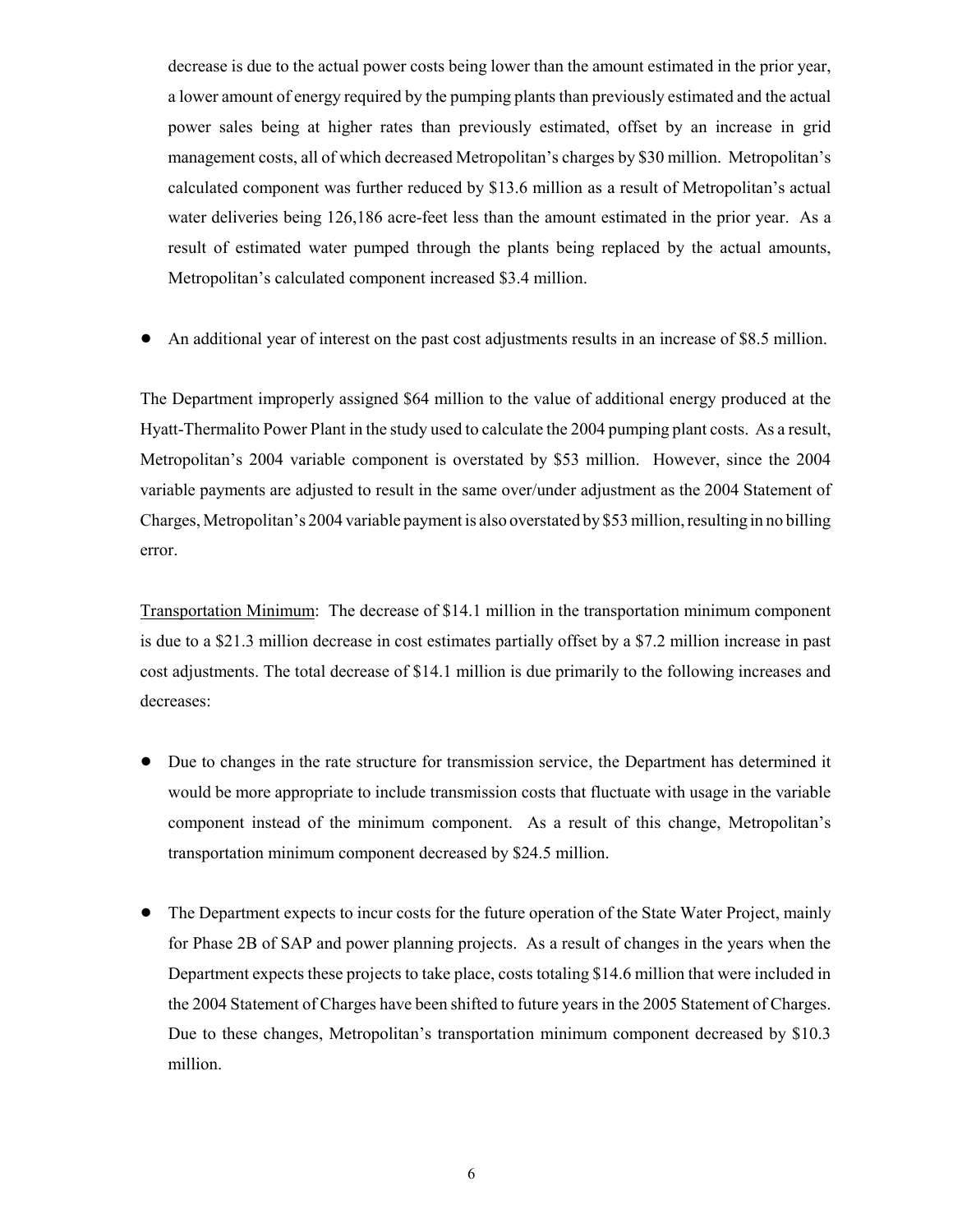- ! The actual minimum costs incurred for 2003 were approximately \$11.5 million less than the amount estimated in the 2004 Statement of Charges, resulting in a decrease in Metropolitan's transportation minimum charge of approximately \$9.9 million.
- ! The Department included \$2.8 million in settlement costs as a result of litigation related to the Monterey Amendment in the 2005 Statement of Charges. Metropolitan's share of this settlement is \$1.3 million, which is \$2.6 million lower than the amount included in the 2004 Statement of Charges.
- ! During the past year, the Department received payments totaling \$3.6 million related to the wheeling of non-entitlement water, the lease of State Water Project land and maintenance of the Angeles Tunnel. The Department posted entries within the accounting system to record credits for these amounts during 2004, which results in a \$1.7 million decrease in Metropolitan's transportation minimum component.
- ! The impact of an additional year of interest on the prior year over and underpayments results in a \$1.4 million decrease in Metropolitan's transportation minimum component.
- ! The Department revised historical transmission and station service postings to correct errors, which results in Metropolitan's transportation minimum component increasing by \$.4 million.
- ! Changes in cost estimates for 2004 and 2005 resulted in a \$.7 million decrease in Metropolitan's minimum component.
- ! Metropolitan's transportation minimum component increased by \$1.2 million as a result of corrections and adjustments the Department made for the Municipal Water Quality Investigation program. In the 2004 Statement of Charges, the Department failed to bill Metropolitan for their 2002 charges. The Department corrected this error in the 2005 Statement of Charges, resulting in a \$1.1 million increase in Metropolitan's transportation minimum component.
- ! Metropolitan's transportation minimum component increased by \$2.0 million as a result of water loss redistribution entries. The Department's estimate of the water loss redistribution adjustments for 2004 and 2005 were higher in the 2005 Statement of Charges as a result of higher variable unit rates and water losses, which results in a \$2.8 million increase in Metropolitan's transportation minimum component. In the 2004 Statement of Charges, the Department assigned water loss adjustment entries totaling \$.6 million to the variable component instead of the minimum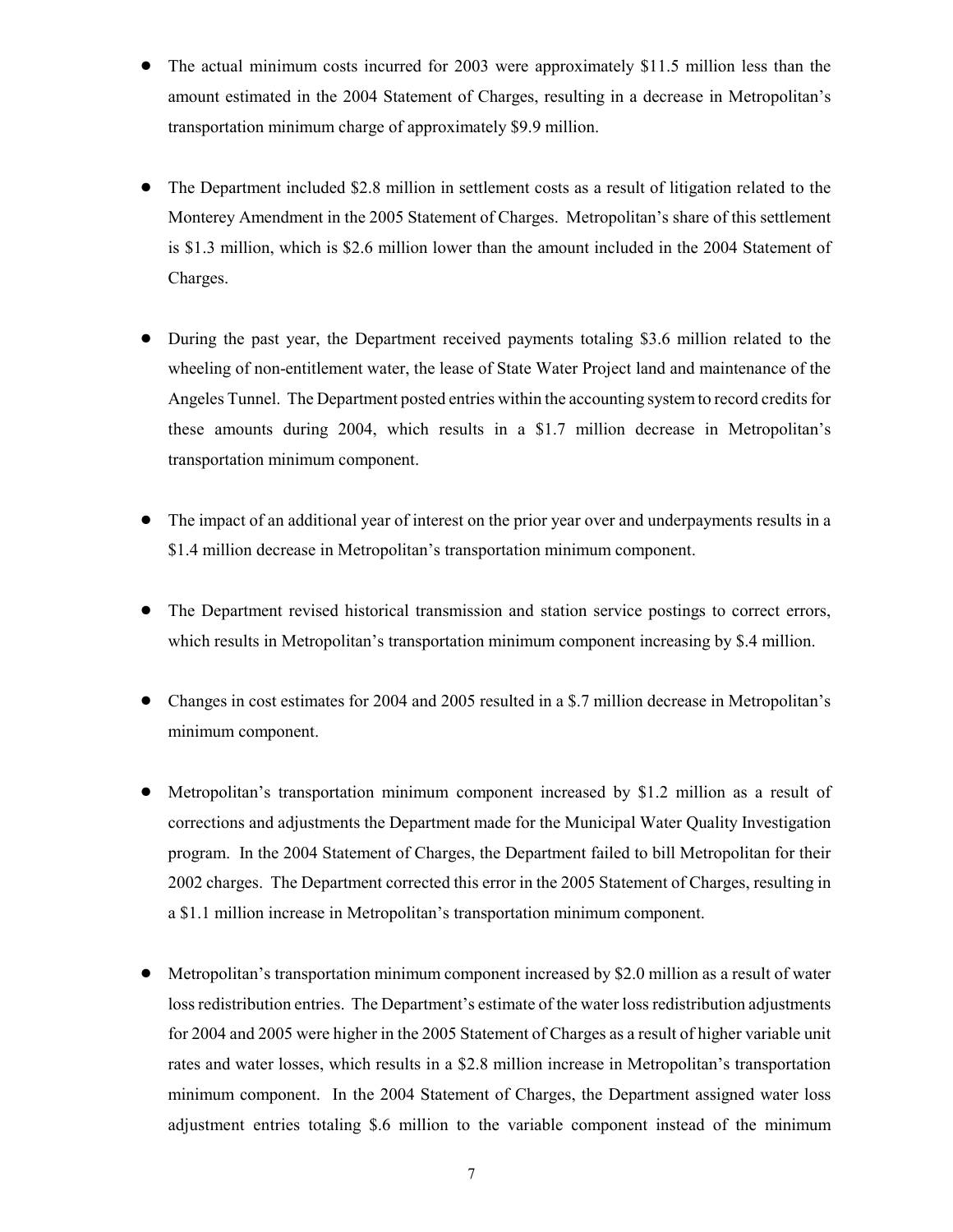component. The Department corrected this error for the 2005 Statement of Charges, resulting in a \$.4 million increase in Metropolitan's transportation minimum component. These increases were partially offset by a \$1.2 million decrease as a result of the Department failing to make entries to record the water loss redistribution for 2003 in the 2005 Statement of Charges.

- ! The Department allocated a \$5.3 million under-recovery of management and overhead costs to program cost centers for the 2005 Statement of Charges. As a result, Metropolitan's transportation minimum component increased by \$2.4 million.
- ! The 2004 Statement of Charges included a \$31.3 million underpayment due to revisions to 2003 and prior year costs, which causes an increase of this amount when compared to the 2005 Statement of Charges.

Transportation Capital: The decrease of \$3.7 million in the transportation capital component is primarily due to the increase in the Monterey Amendment rebate from \$1.9 in the 2004 Statement of Charges to \$6.6 in the 2005 Statement of Charges due to the Department's evaluation that there was a higher amount of cash available for rebates under the Monterey Amendment.

East Branch Capital: The East Branch Enlargement capital component decreased by \$3.9 million due primarily to Series AB Water System Revenue Bonds being issued to refund portions of Series L and M. The 2004 Statement of Charges included \$7.6 million of debt service costs for Series L and M, which are now refunded and are not included in the 2005 Statement of Charges. The 2005 debt service costs included in the 2005 Statement of Charges include only \$558,000 of interest. Principal payments on Series AB do not begin until 2020. The decreased debt service costs are partially offset by an increase due to the 2004 Statement of Charges including a \$3 million overpayment related to debt refundings in 2002.

Delta Water Charge Minimum: The decrease of \$1.9 million in the Delta Water Charge minimum component is primarily due to the following:

! Estimated equipment replacement costs at Hyatt-Thermalito Power Plant totaling \$5.2 million for 2005 were included in the 2005 Delta Water Charge minimum component, a decrease of \$5.2 million from the prior year, which resulted in an decrease of \$2.4 million in Metropolitan's Delta Water Charge.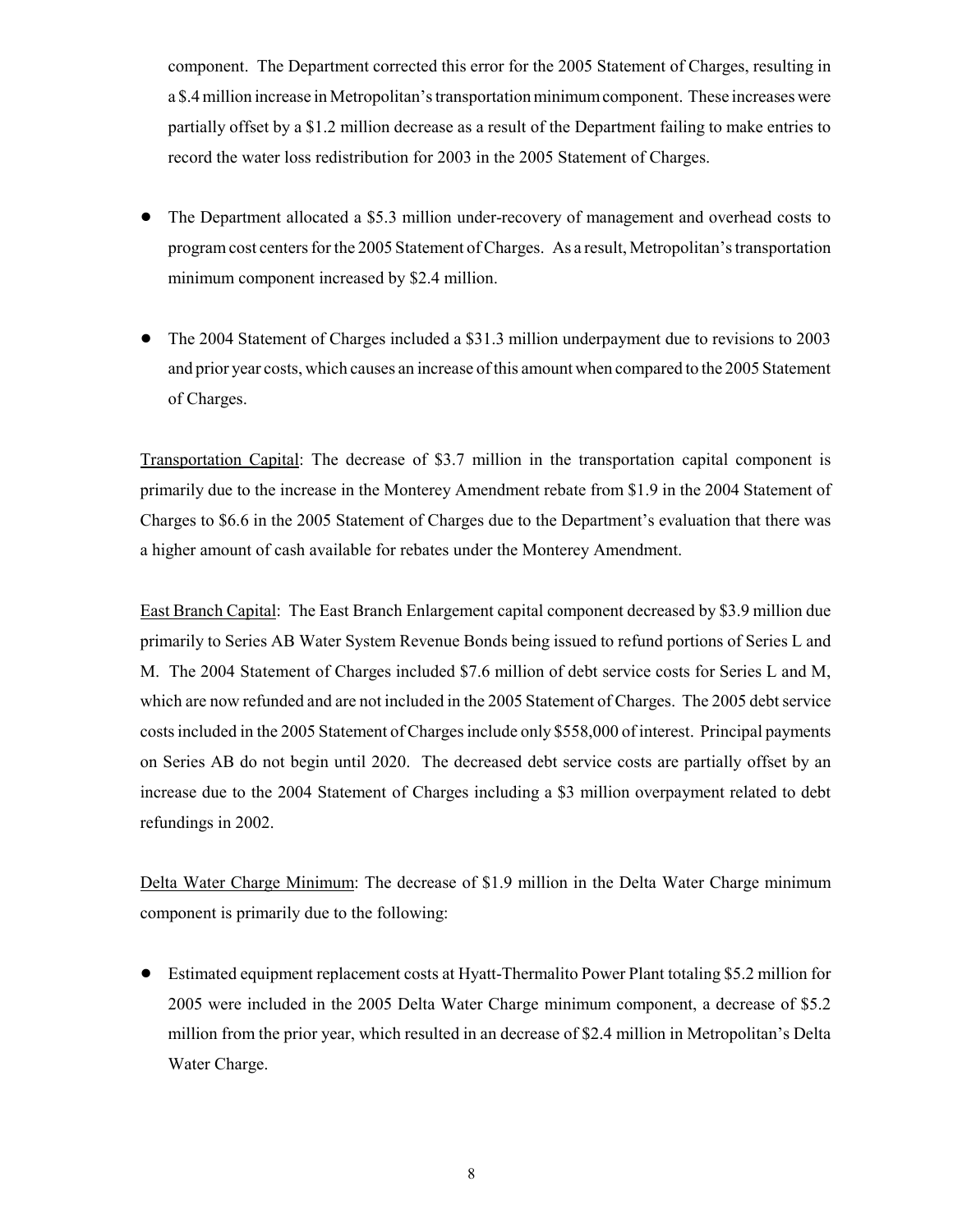- Oroville costs for 2004 to 2006 decreased by \$8,776,000 due to the Department revising the estimates of future costs. These decreases resulted in a \$360,000 decrease in Metropolitan's Delta Water Charge.
- ! The 2003 costs decreased by \$14.7 million due to actual amounts being less than what was projected for 2003 in the 2004 Statement of Charges, which results in a \$466,000 decrease in Metropolitan's Delta Water Charge.
- ! Delta Water Charge costs decreased due to changes in the Department's methodology for charging transmission costs. The Delta Water Charge minimum costs decreased by \$3.2 million, which resulted in decrease of \$101,000 in Metropolitan's 2005 Statement of Charges.
- ! Water wheeling credits for 1999 and 2001 to 2002 totaling \$3,104,000 were recorded during 2004 and resulted in a decrease of \$101,000 in Metropolitan's Delta Water Charge.
- ! FERC relicensing credits included in the Delta Water Charge for 2003, increased by \$4.6 million when adjusted to actual and the 2004 to 2006 credits were decreased by \$7.5 million when the estimates for these years were revised. These revisions result in a \$68,000 increase in Metropolitan's Delta Water Charge.
- ! Increases due to the reallocation of costs resulting from the downstream distribution of variable costs totaled \$10.8 million and increased Metropolitan's Delta Water Charge by \$322,000 in the 2005 Statement of Charges.
- ! The 2007 to 2035 costs included in the Delta Water Charge calculation increased \$26.1 million due to the Department updating the projected amounts for these years using the average of the actual costs for the past three years escalated by 1.7%. These increases result in a \$382,000 increase in Metropolitan's Delta Water Charge.
- ! North San Joaquin and Delta Facilities costs for 2004 through 2006 increased by \$13,433,000 and \$5,658,000, respectively, due to the Department revising the estimates of future costs. The increase at North San Joaquin relates primarily to pump refurbishment of Units 1 to 3, reroofing and automatic voltage regulators for Units 1 through 7 at Banks Pumping Plant. The increase at Delta Facilities is due to the adjustment of 2006 estimates to represent the average of the escalated actual costs for the past three years, which were higher than the previous year estimate. These increases resulted in an increase of \$543,000 in Metropolitan's Delta Water Charge minimum component.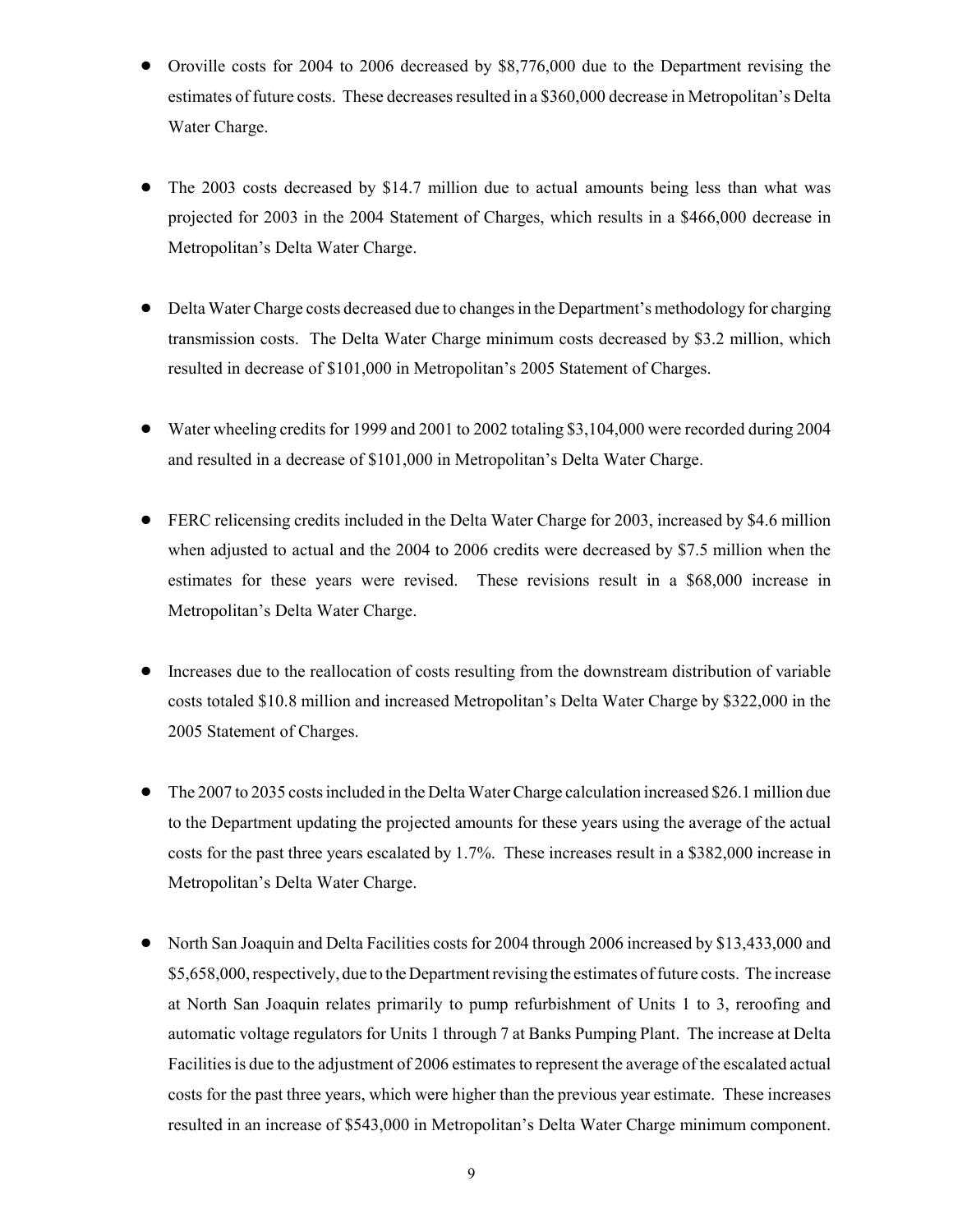Water System Revenue Bond Surcharge: The \$1.9 million decrease in the Water System Revenue Bond Surcharge is due to decreased debt service costs of \$5.0 million resulting from the issuance of Series AB Water System Revenue Bonds, which refunded Series L Water System Revenue Bonds and reduced 2005 debt service payments by \$6.2 million. This decrease was partially offset by an increase in the 2005 debt service payment by \$1.2 million due to a portion of the proceeds of Series AB being used for new construction.

Delta Water Charge Capital: The decrease of \$.9 million in the Delta Water Charge capital component is primarily the result of the following:

- The Monterey Amendment rebate of \$3.3 million in the 2005 Statement of Charges is \$2.4 million higher than the rebate included in the 2004 Statement of Charges due to an improvement in the Department's cash flow.
- Costs for 2003 increased by \$13.1 million because actual costs exceeded estimates at the Delta facilities for the construction of temporary rock barriers in the South Delta, resulting in a \$.4 million increase in Metropolitan's Delta Water Charge.
- ! Estimated costs increased by \$38.9 million for 2004 to 2009 related to costs for Division of Engineering (DOE), DOE facility modifications and consolidation, DOE involvement in technical committees, consultants to provide expertise on technical issues, as-built program for SWP construction projects, researching and processing documents associated with closed or inactive projects, SWP communications system replacement, Delta Facilities design and Delta Field Division water treatment plant modifications, resulting in an increase of \$1 million in Metropolitan's Delta Water Charge.

These decreases are partially offset by an increase due to the following:

Off-Aqueduct Minimum: The \$5.3 million increase in Metropolitan's off-aqueduct minimum component is due primarily to an \$8.4 million increase in debt service costs. This increase was due to principal payments for WSRB Series J bonds increasing from \$800,000 in 2004 to \$7,360,000 in 2005. This debt service increase was offset by an overall decrease of \$1 million in the Reid Gardner O&M cost estimates, which are based on actual 2003 costs, escalated at 2.5%, and assumes the plant will operate at a 75% capacity factor. Metropolitan's requested water deliveries of 1,811,500 acre-feet remained the same but the other contractors increased their total estimated deliveries by 7,776 acre-feet, resulting in a decrease in Metropolitan's share of the costs by \$.3 million.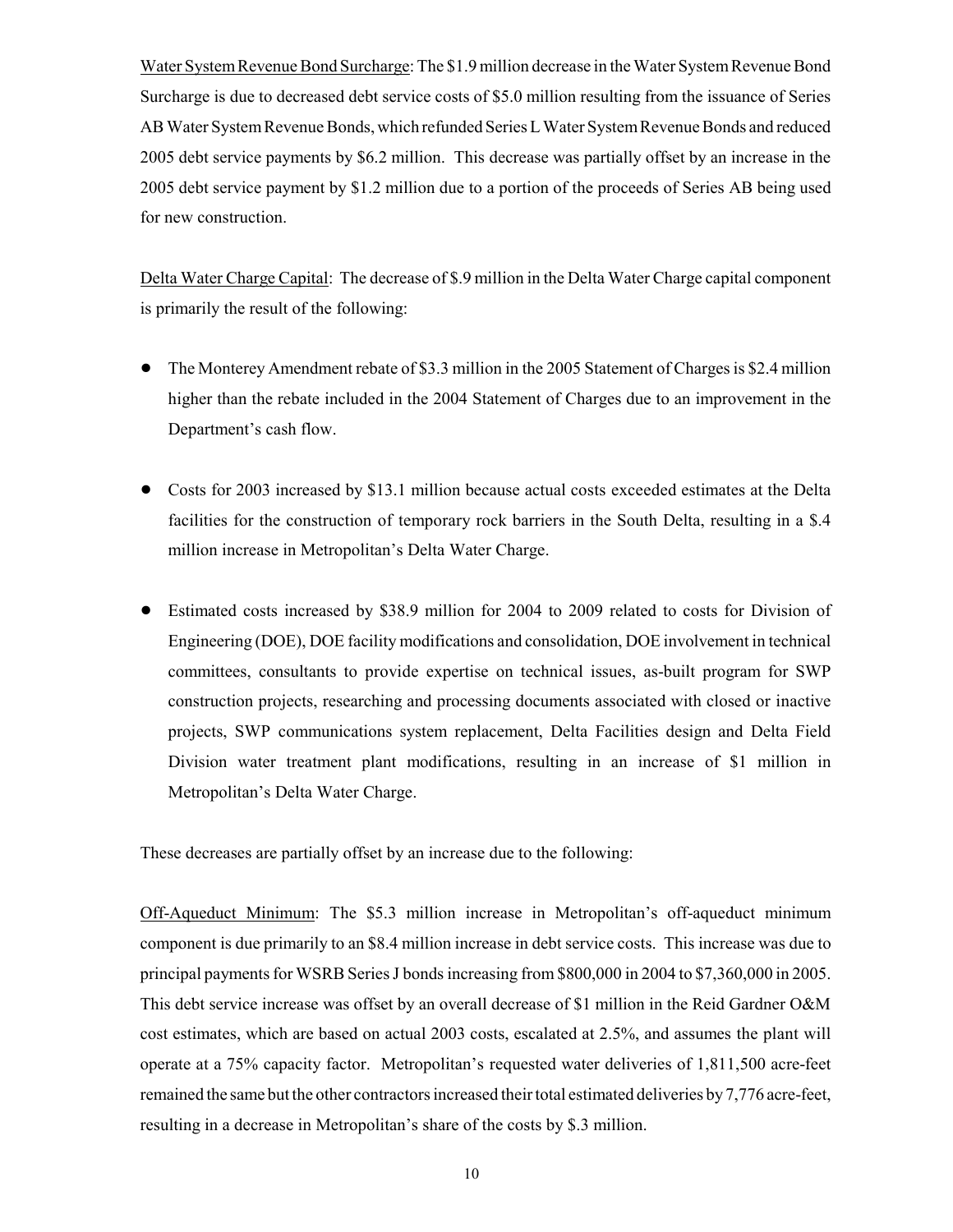# THE METROPOLITAN WATER DISTRICT OF SOUTHERN CALIFORNIA THE METROPOLITAN WATER DISTRICT OF SOUTHERN CALIFORNIA

# COMPARISON OF THE PREVIOUSLY ESTIMATED 2005 STATEMENT OF CHARGES COMPARISON OF THE PREVIOUSLY ESTIMATED 2005 STATEMENT OF CHARGES TO THE STATEMENT DATED JULY 2004 TO THE STATEMENT DATED JULY 2004

|                                                                                            | Capital     | Minimum<br>Transportation Charge | Off-Aqueduct<br><b>Minimum</b> | Variable   | (in thousands)<br>Capital | Delta Water Charge<br><b>Minimum</b> | Capital         | East Branch Enlargement<br>Minimum | <b>Revenue Bonds</b><br>Water System | Total      |
|--------------------------------------------------------------------------------------------|-------------|----------------------------------|--------------------------------|------------|---------------------------|--------------------------------------|-----------------|------------------------------------|--------------------------------------|------------|
| Prior year Department estimates<br>of the 2005 Statement of Charge<br>dated November, 2003 | S<br>72,264 | \$111,616                        | \$77,142                       | \$279,505  | \$ 21,977                 | \$30,462                             | \$31,173        | \$3,330                            | ⊷<br>35,611                          | \$663,080  |
| Increase (decrease) due to<br>changes in:                                                  |             |                                  |                                |            |                           |                                      |                 |                                    |                                      |            |
| Estimated costs                                                                            | (1,364)     | (20, 181)                        | (2,185)                        | (74, 749)  | 1,431                     | (2,024)                              |                 | $(312)$                            |                                      | (99,384)   |
| Past cost adjustments                                                                      | 2,274       | (24,217)                         |                                | (2,649)    |                           |                                      | $\overline{50}$ | (413)                              | (1,772)                              | (26, 627)  |
| Change in debt service                                                                     |             |                                  |                                |            |                           |                                      | $(7.057)$       |                                    |                                      | $(7.057)$  |
| Power sales                                                                                |             |                                  |                                | (19,337)   |                           |                                      |                 |                                    |                                      | (19, 337)  |
| Recovery generation credit                                                                 |             |                                  |                                | 3,162      |                           | $\frac{8}{2}$                        |                 |                                    |                                      | 3,242      |
| Allocations among contractors                                                              |             |                                  | $\overline{5}$                 |            |                           |                                      |                 |                                    |                                      | 76         |
| Rebates Under Monterey Amendment                                                           | (6,566)     |                                  |                                |            | (3,281)                   |                                      |                 |                                    |                                      | (9,847)    |
| NET CHANGE                                                                                 | (5,656)     | (44,398)                         | (2,109)                        | (93,573)   | (939)                     | (1,944)                              | (6,907)         | (725)                              | 1,772                                | (158, 934) |
| 2005 Statement of Charges dated July, 2004                                                 | \$66,608    | \$67,218                         | \$75,033                       | \$ 185,932 | \$20,127                  | \$ 28,518                            | 824,266         | $8 \quad 2,605$                    | 33,839                               | \$504,146  |
|                                                                                            |             |                                  |                                |            |                           |                                      |                 |                                    |                                      |            |

Note: The Transportation Capital and Minimum Charges include charges relating to the Devil Canyon-Castaic Contract. Note: The Transportation Capital and Minimum Charges include charges relating to the Devil Canyon-Castaic Contract.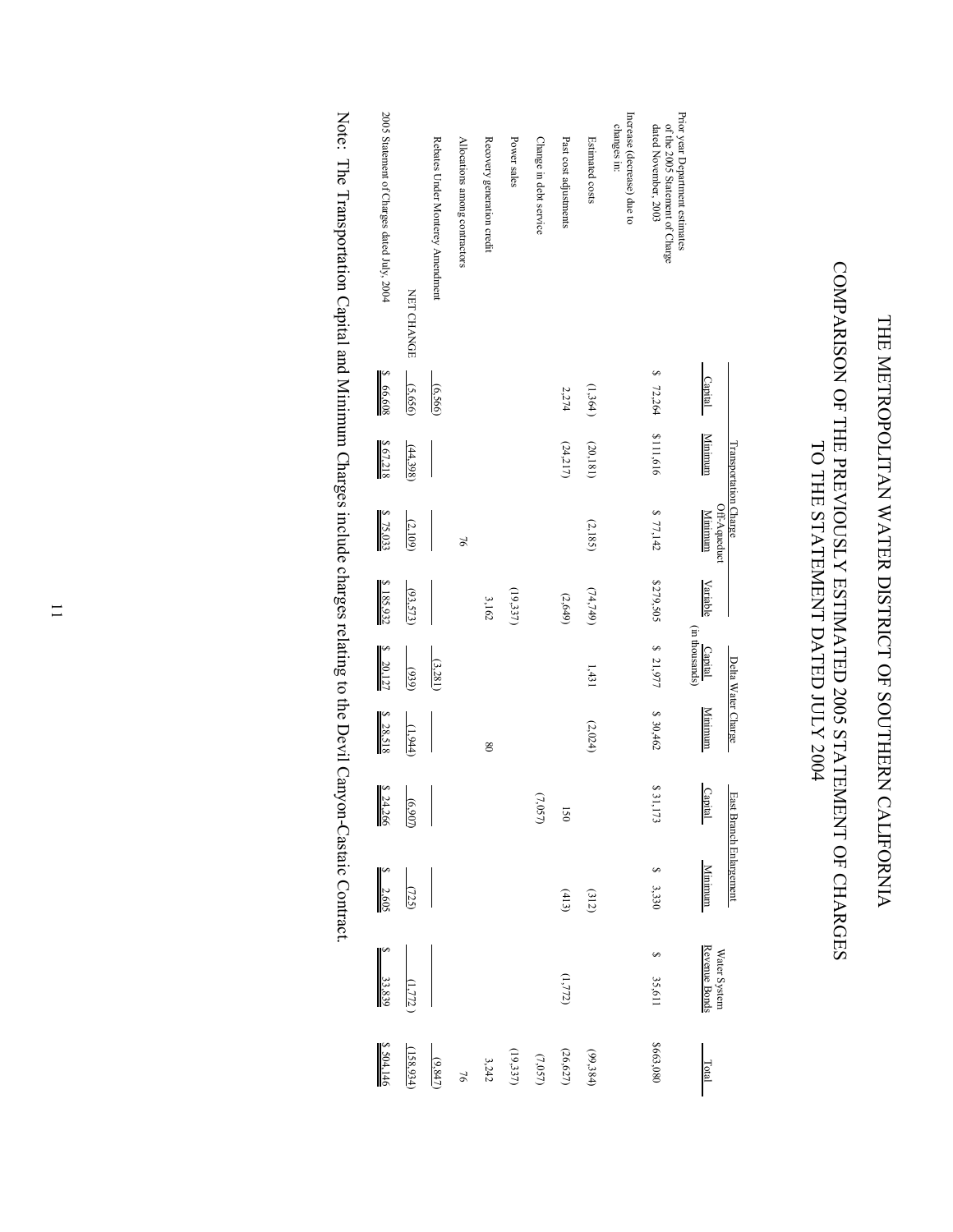# **Comparison of the Previously Estimated 2005 Statement of Charges to the Statement Dated July 2004**

As shown on the previous page, Metropolitan's 2005 Charges decreased by \$158.9 million compared to last year's estimate of the 2005 Charges. The more significant of these changes are the result of the following items:

Transportation Variable: The variable component decreased by \$93.6 million between last year's estimate of the 2005 charges and the 2005 Statement of Charges. The decrease results from \$74.7 million in lower energy and other variable costs, a \$19.3 million increase in power sales, and a \$2.6 million reduction in the past cost adjustment, which are offset by a \$3.0 million decrease in recovery generation credits. The decrease in estimated costs is due mainly to a lower mill rate resulting from a decrease in wholesale energy prices, reduced energy purchases and a \$9.2 million reduction in FERC relicensing costs for the Hyatt-Thermalito Power Plant, offset by an increase of \$29 million of transmission costs that are included in the 2005 variable component. The Department has assumed that the mill rate for non-firm energy purchases will decrease from 66 mills per kilowatt-hour, which was used in last year's estimates, to 49 mills per kilowatt-hour, and that less non-firm purchases will be needed due to increased energy capacity from the Hyatt-Thermalito Power Plant. In addition, the Department included a net credit of \$.3 million for transportation replacement expenditures in 2005 due to prior year overcharges, whereas last year's estimate reflected a charge of \$4.1 million. The recovery generation credits decreased primarily due to reduced water flow through the powerplants due to some of the water bypassing the plant. The increase in power sales is primarily due to increased energy generation from the Hyatt-Thermalito Power Plant offset by a decrease in non-firm energy sale prices from 67 to 47 mills per kilowatt-hour. The 2005 past cost adjustment overpayment of \$2.6 million is primarily the result of the \$6.7 million underpayment discussed on pages 5 and 6, which is offset by the prior year overpayment of \$9.3 million due to decreased 2004 energy costs.

Transportation Minimum: The decrease of \$44.4 million in the transportation minimum component is due to a \$20.2 million decrease in estimated costs and a \$24.2 million decrease in the past cost adjustment. The decrease in 2005 estimated costs of \$20.2 million is primarily due to the following:

! Due to changes in the Department's contracts for transmission service, approximately \$21.2 million of transmission costs are included in the variable component instead of the minimum component. Metropolitan's transportation minimum component decreased by \$17.3 million as a result of this change.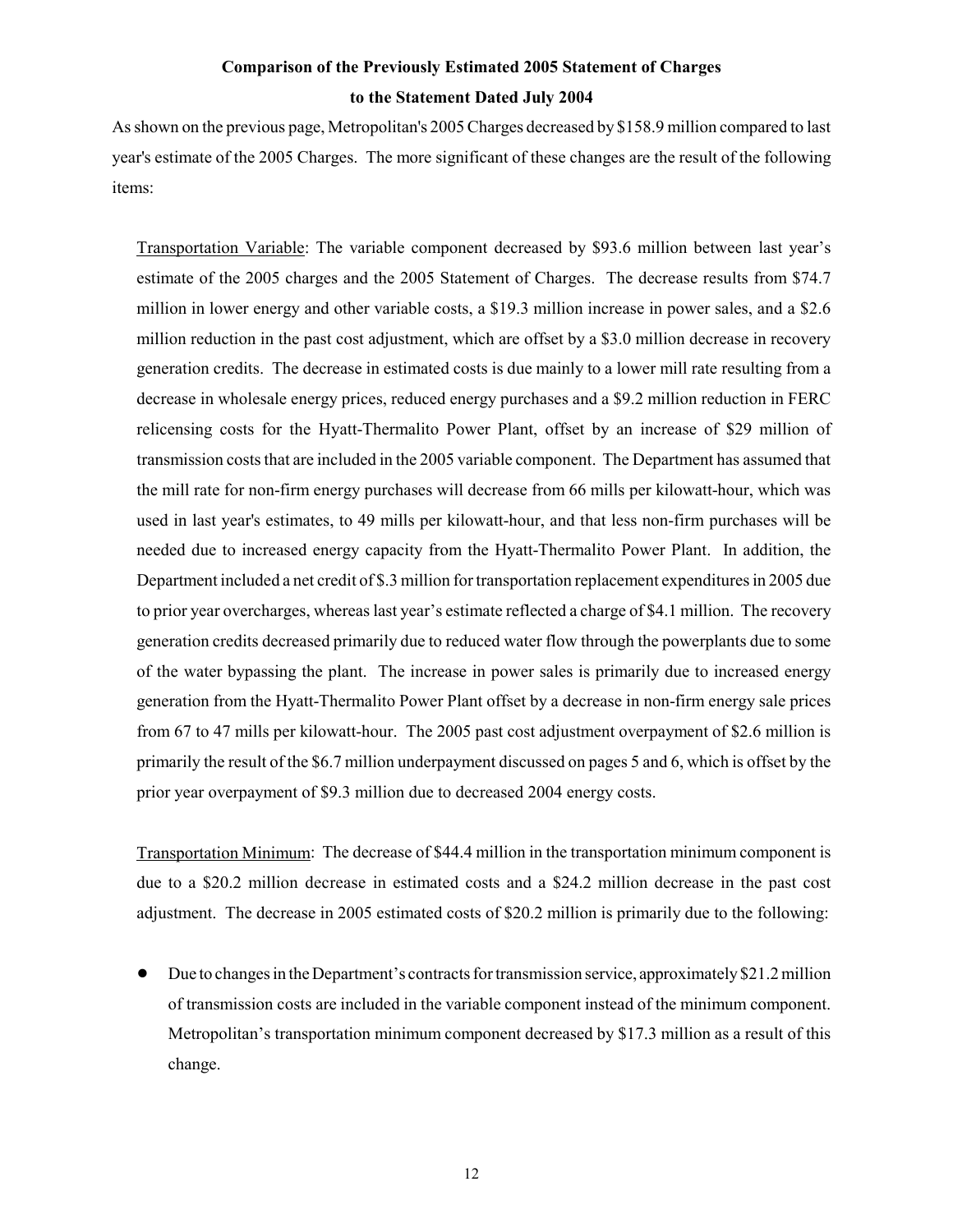- ! The estimate of costs for SAP Phase 2B and future power planning expected to be incurred in 2005 are \$3.3 less than the prior estimate, resulting in a \$2.6 million decrease in Metropolitan's transportation minimum component.
- ! In preparing the estimate of the 2005 transportation minimum costs in the 2004 and 2005 Statement of Charges, the Department used an average of the actual costs incurred for the past three years as the basis for the estimates. The estimates in the 2005 Statement of Charges were \$9.0 million less than in the 2004 Statement of Charges, as a result of the average of the actual costs for 2001 to 2003 being lower than the average for 2000 to 2002. As a result of the reduction in estimated costs, Metropolitan's transportation minium component decreased by \$6.7 million.
- ! Due to a reduction in the estimated energy rates for 2005, the amount of the water loss redistribution entries for 2005 were \$.8 million lower than previously estimated. Metropolitan's share of this decrease is \$.5 million.
- ! The 2005 cost estimates in the 2005 Statement of Charges includes \$6.8 million of extraordinary O&M expenditures at Gianelli Pumping/Generating Plant refurbishment, AD Edmonston Pumping Plant for overhaul and refurbishment and Pearblossom Pumping Plant for sealing and repairing of roads.
- ! Municipal Water Quality Investigation costs for 2005 totaling \$1.2 million were not included in the prior year estimate of 2005 charges but were added to the 2005 Statement of Charges.
- ! The Department added Monterey Amendment litigation charges of \$2.8 million for 2005, of which Metropolitan's share is \$1.3 million.

We noted that the \$24.2 million change in the past cost adjustment is due mainly to adjustments for 1999 to 2004 consisting of the following:

- ! The actual minimum costs incurred for 2003 were approximately \$11.5 million less than the amount estimated in the 2004 Statement of Charges, resulting in a decrease in Metropolitan's charge of approximately \$9.6 million.
- ! Estimates of transmission costs for 2004 decreased by \$10.4 million, reducing Metropolitan's charge by \$7.2 million.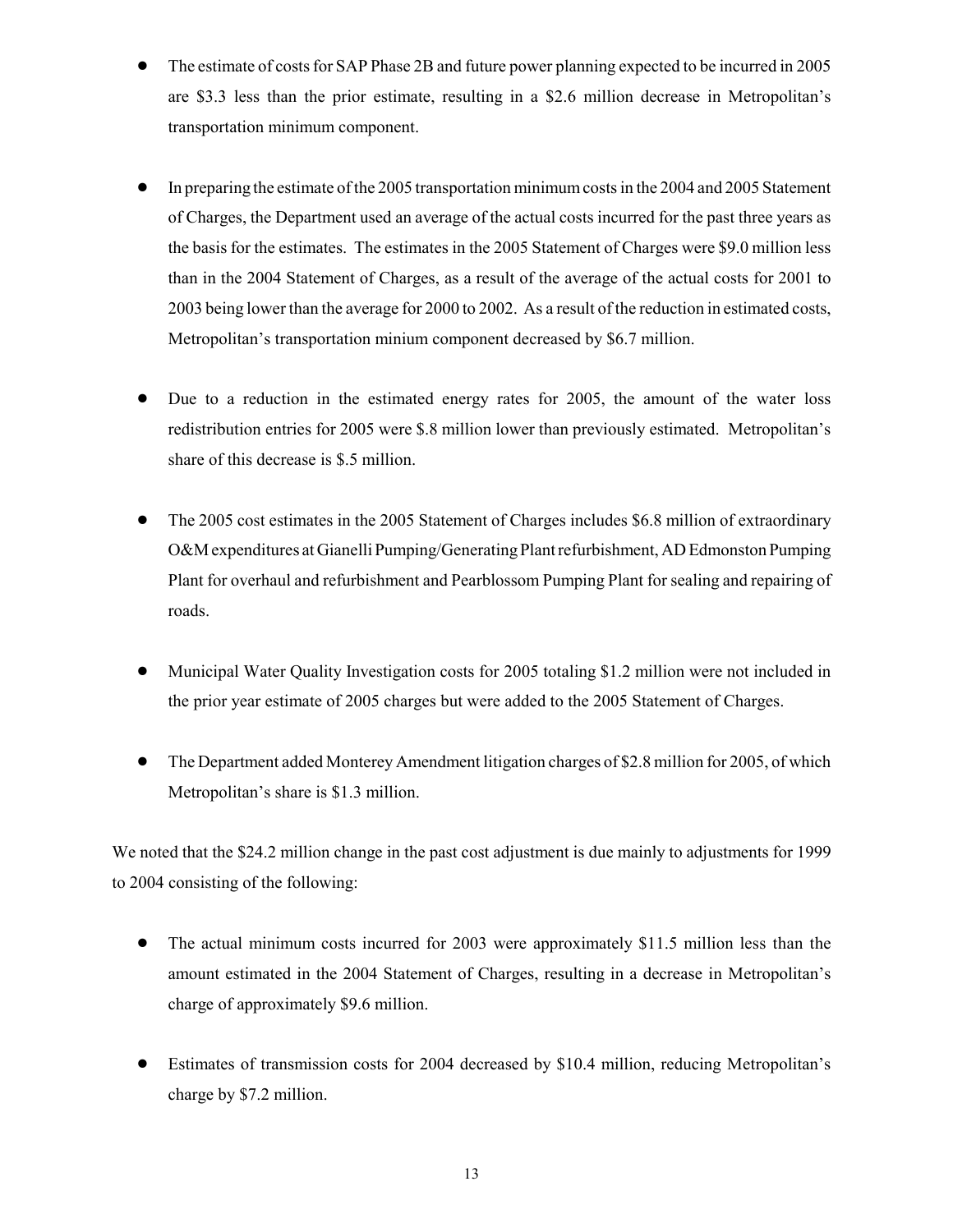- ! The actual costs incurred in 2003 for power planning were \$7.9 million lower than what was estimated in the prior year and the estimate for 2004 power planning and SAP Phase 2B were reduced by \$1 million. These revisions resulted in a \$7.2 million decrease in Metropolitan's charges.
- ! The Department posted credits totaling \$3.6 million related to special water wheeling, lease payments, and the maintenance of the Angeles Tunnel in the 2005 Statement of Charges that results in a \$1.7 million decrease in Metropolitan's charges.
- ! The downstream distribution calculation for 2003 was not performed due to time constraints, which results in a \$1.2 million decrease in Metropolitan's minimum component. This decrease was partially offset by a \$.9 million increase in the downstream distribution entries as a result of changes in water gains and losses and storage changes as well as the variable unit rates. In addition, the Department corrected an incorrect cost center assignment used in the downstream distribution process, resulting in a \$.4 million increase in Metropolitan's minimum component.
- ! The Department made corrections of postings related to minimum energy costs for station service and transmission that results in a \$.5 million increase in Metropolitan's minimum component.
- ! The Department had incorrectly excluded the Municipal Water Quality Investigation charge for 2002 totaling \$1.1 million from the 2004 Statement of Charges. This amount was properly included in the 2005 Statement of Charges, resulting in an increase.
- ! The Department allocated an indirect cost variance totaling \$5.3 million to program cost centers, which caused Metropolitan's minimum component to increase by \$2.4 million.
- The impact of an additional year of interest on the prior year over and underpayments results in a \$1.7 million decrease in Metropolitan's transportation minimum component.

East Branch Capital: The East Branch Enlargement capital component decreased by \$6.9 million due primarily to the Series AB Water System Revenue Bonds being issued to refund portions of Series L and M. The previous estimate of the 2005 charges included \$7.6 million of debt service costs for Series L and M, which are now refunded and are not included in the 2005 Statement of Charges. The debt service costs for 2005 include only \$558,000 of interest. Principal payments on Series AB do not begin until 2020.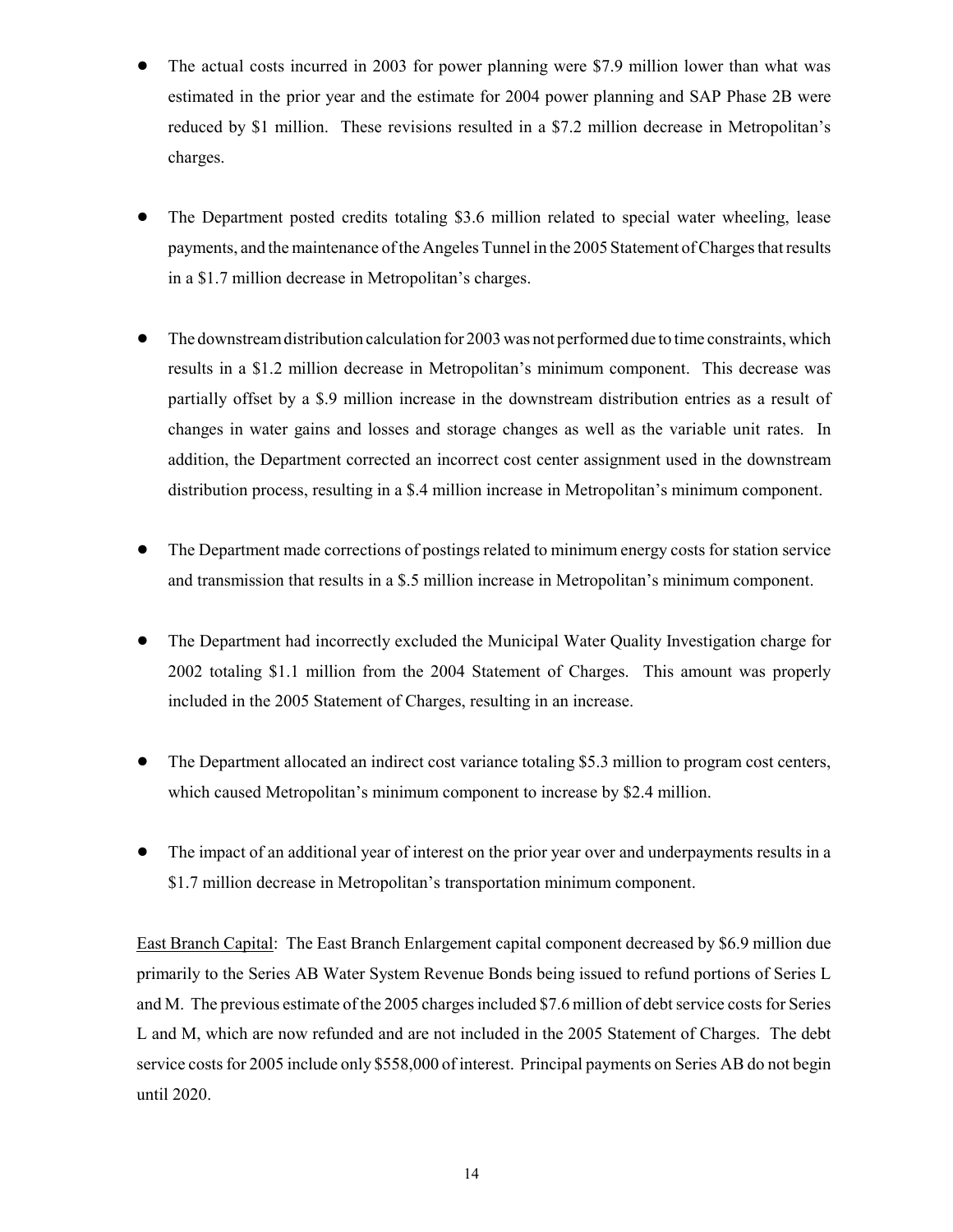Transportation Capital: The decrease of \$5.8 million in the transportation capital component is primarily due to the inclusion of rate reduction credits under the Monterey Amendment of \$6.6 million in the 2005 Statement of Charges.

Off-Aqueduct Minimum: The \$2.1 million decrease in Metropolitan's off-aqueduct minimum component is due to a \$3 million decrease in the Reid Gardner O&M and fuel cost estimates as a result of better estimates based on recent actual costs, and a one-dollar decrease in the per-ton cost of coal. In addition, Metropolitan's requested water deliveries of 1,811,500 acre-feet remained the same but the other contractors decreased their total estimated deliveries for 2005, by 3,302 acre-feet. This decrease in the other contractors' water deliveries resulted in an increase in costs allocated to Metropolitan by \$76,000.

Delta Water Charge Minimum: Refer to explanation on pages 8 and 9.

Water System Revenue Bond Surcharge: The \$1.8 million decrease in the Water System Revenue Bond Surcharge is due to decreased debt service costs of \$5.0 million resulting from the issuance of Series AB Water System Revenue Bonds, which refunded Series L Water System Revenue Bonds and reduced 2005 debt service payments by \$6.2 million. This decrease was partially offset by an increase in the 2005 debt service payment by \$1.2 million due to a portion of the proceeds of Series AB being used for new construction.

Delta Water Charge Capital: Refer to explanation on page 10.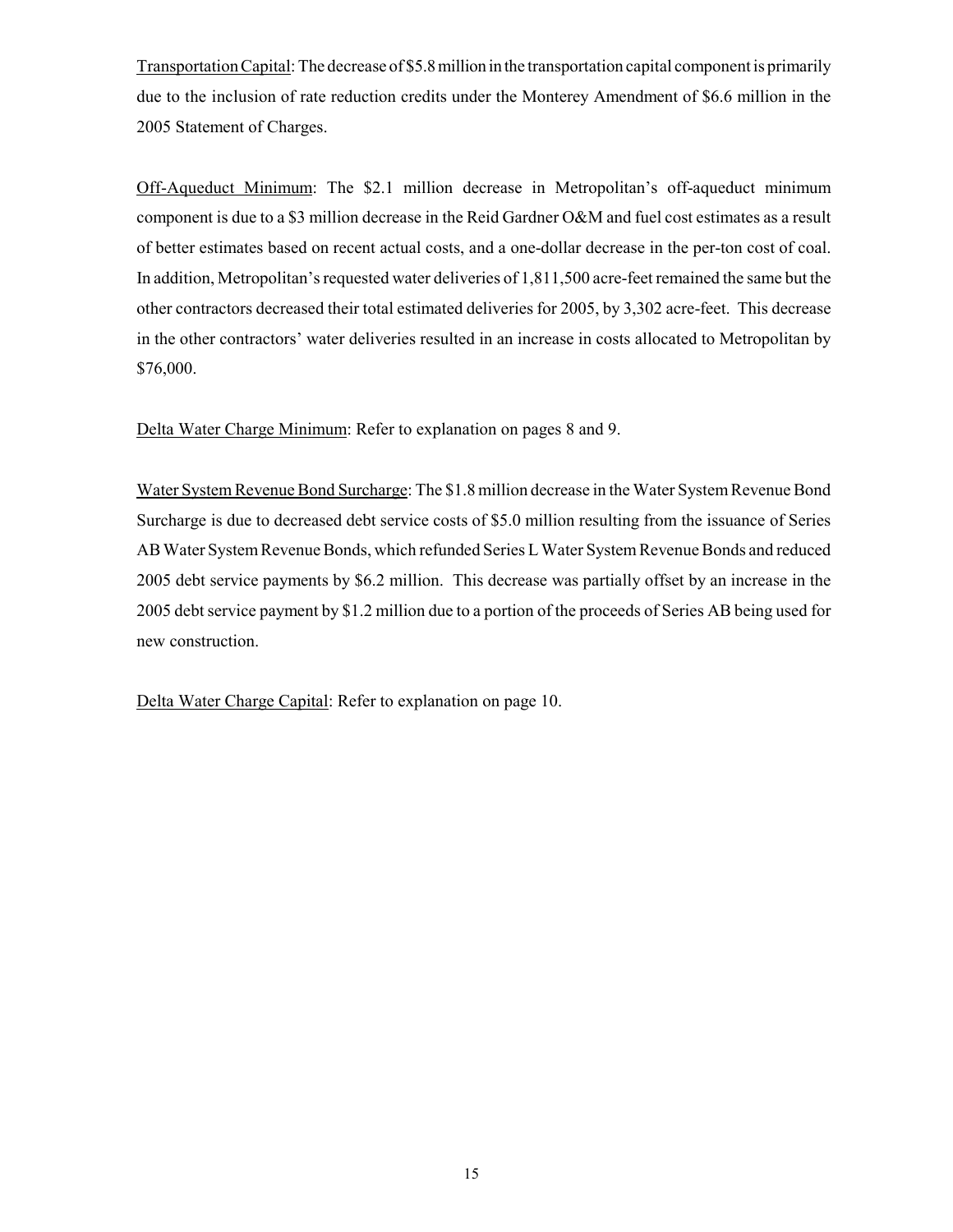### **Future Potential Refunds and Adjustments**

Metropolitan's estimated 2005 charges of \$504 million do not include certain credits, refunds and adjustments that are expected in 2005 as part of the Department's normal accounting and billing process. Refunds are expected to reduce Metropolitan's 2005 billings by approximately \$33.5 million for the following items:

|                                                                                                            | Estimated<br><b>Refund Date</b> |                          |                     |
|------------------------------------------------------------------------------------------------------------|---------------------------------|--------------------------|---------------------|
| Cover - Off-Aqueduct<br>Return of July - December 2003<br>Return of January - June 2004                    | April 2005<br>October 2005      | \$3,030,000<br>2,642,000 | \$<br>5,672,000     |
| Cover - Water System Revenue Bond (WSRB)<br>Return of January 2004<br>Return of July 2004                  | April 2005<br>October 2005      | 7,378,000<br>7,378,000   | 14,756,000          |
| Cover - East Branch Enlargement (EBE)<br>Return of September 2003<br>Return of March 2004                  | April 2004<br>October 2004      | 3,349,000<br>3,118,000   | 6,467,000           |
| <b>WSRB Securities Earnings</b><br>Earned July - December 2004<br>Earned January - June 2005               | March 2005<br>September 2005    | 515,000<br>515,000       | 1,030,000           |
| <b>SMIF Interest - Off-Aqueduct</b><br>Earned July - December 2004<br>Earned January - June 2005           | March 2005<br>September 2005    | 312,000<br>312,000       | 624,000             |
| <b>SMIF Interest - WSRB</b><br>Earned July - December 2004<br>Earned January - June 2005                   | March 2005<br>September 2005    | 201,000<br>201,000       | 402,000             |
| <b>SMIF Interest -East Branch Enlargement</b><br>Earned July - December 2004<br>Earned January - June 2005 | March 2005<br>September 2005    | 97,000<br>97,000         | 194,000             |
| <b>SMIF Interest - Reserve Account</b><br>Earned July - December 2004<br>Earned January - June 2005        | March 2005<br>September 2005    | 724,000<br>724,000       | 1,448,000           |
| Devil Canyon Second Afterbay<br>Return of 2004 EBE debt service credits                                    | May 2005                        | 2,883,000                | 2,883,000           |
|                                                                                                            | TOTAL ESTIMATED REFUND          |                          | <u>\$33,476,000</u> |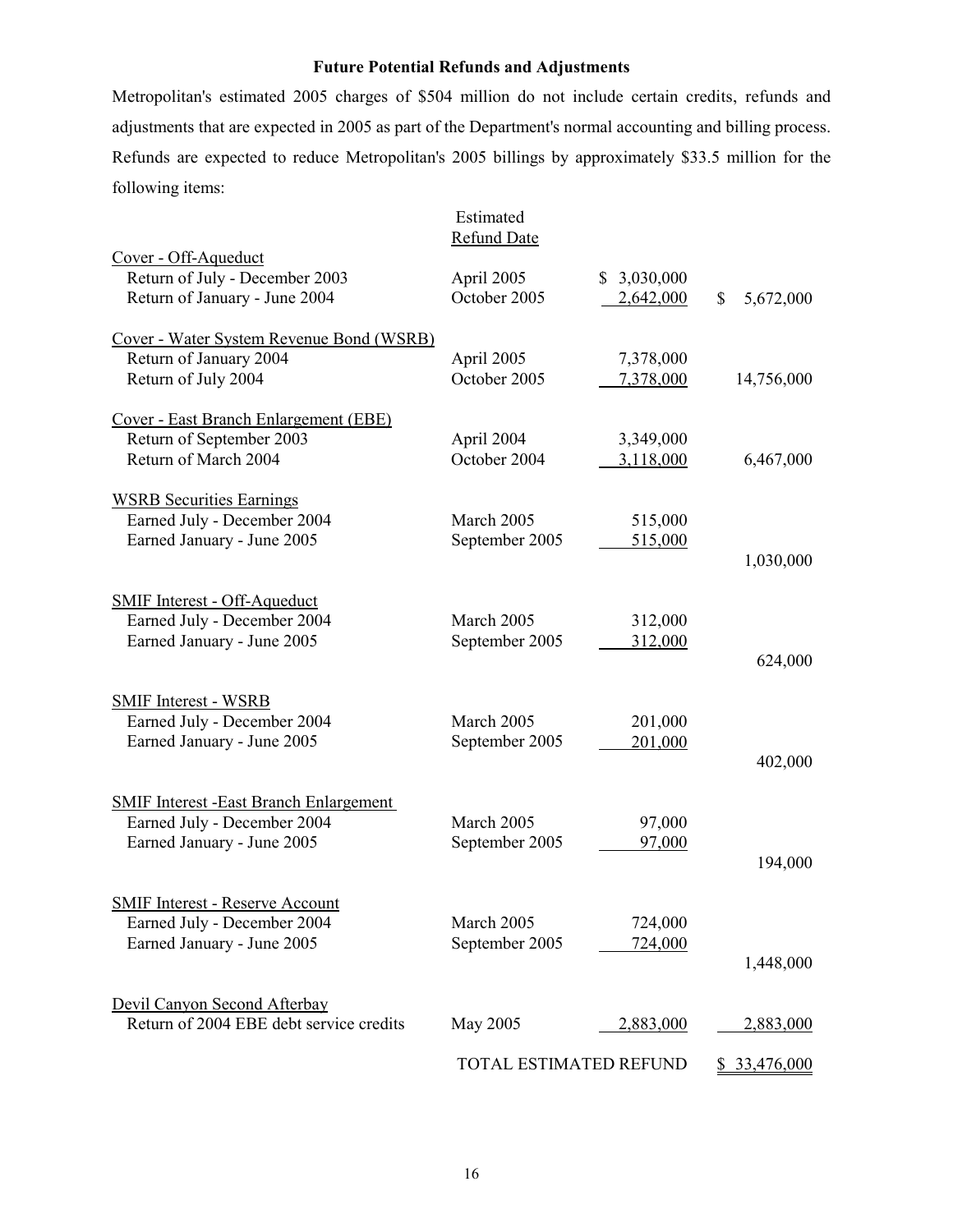The 2005 variable and off-aqueduct charges may be reduced further if 2005 costs are determined to be overstated during the year. Also, amounts described in this section are in addition to the other credits, refunds and adjustments related to audit findings that are summarized on page 25.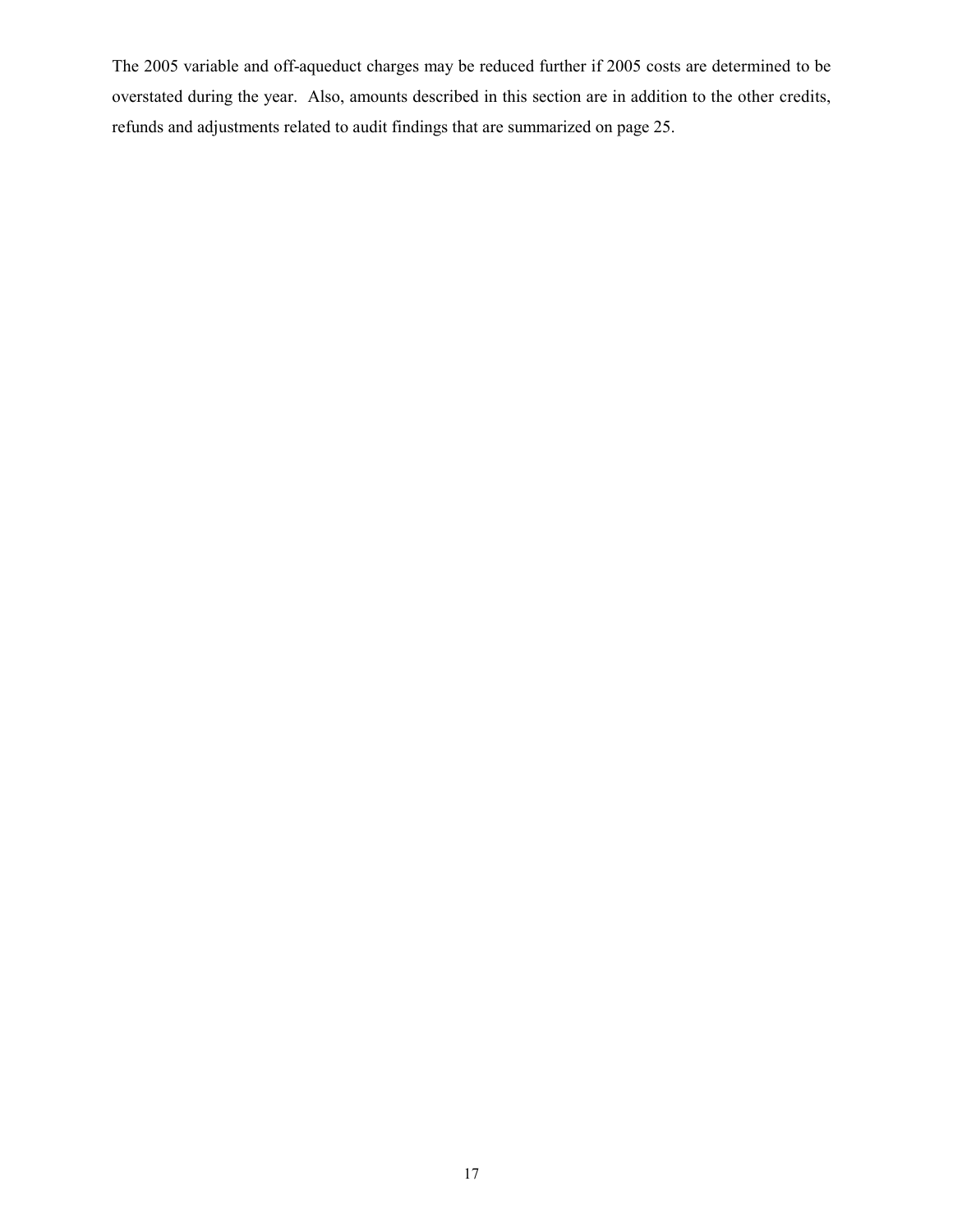### UNRESOLVED ISSUES RELATED TO THE 2005 STATEMENT OF CHARGES

During our audit, we encountered a number of issues related to the calculation of various components of the 2005 Statement of Charges that need to be addressed by the Department. Some of these issues result in errors in the Statement of Charges. The following paragraphs describe the nature of the issues and the potential effect on Metropolitan's Statement of Charges.

Future Cost Estimates. Approximately 80% of the costs billed in Metropolitan's 2005 Statement of Charges represent estimated future costs and are based on assumptions made by the Department regarding future operation of the Project. It is essential these assumptions be identified and properly reflected in the Statement of Charges, as they have a significant impact on Metropolitan's cash flow. Since Metropolitan uses future cost estimates in its long-range financial planning, it is important that estimated costs be based on the best information available at the time the Statement of Charges is issued. Although the Department converted to the SAP system in 1999, the Department continued to use the future cost estimates developed for the 2000 Statement of Charges, adjusted for escalation, for the 2001 and 2002 Statements of Charges due to problems utilizing the budgeting module in SAP. In the 2003 Statement of Charges, the Department began using the budgeted amounts contained within SAP as the basis for the future cost estimates. The minimum future cost estimates were determined to be unusually high compared to previous Statements of Charges and were substantially higher than the prior year actual amounts. In response to this situation, the Department reduced the minimum estimates as part of the December revision to the 2003 Statement of Charges, using 2001 actual costs as a basis for determining 2003 estimates. Instead of changing the budgeting process so that projected minimum amounts in SAP could be utilized for the 2004 and 2005 Statements of Charges, the Department developed its future minimum cost estimates outside of the SAP system, using an average of the actual costs for the past three years, adjusted for escalation at 3%, plus any known new projects. We will work with Metropolitan and the other contractors to monitor the Department's progress in developing procedures for preparing budgets.

Variable Component Billings. Since the implementation of SAP, the Department has had difficulty calculating the water table redistribution entries that reallocate costs between the minimum, variable and Delta Water Charge components for water gains and losses and changes in reservoir storage within the SAP system. To properly reflect these water table redistribution entries for 2000 to 2002, the Department performed the calculation outside of the system and posted entries manually in SAP for the preparation of the 2003 and 2004 Statements of Charges. During 2004, the Department modified the SAP system to calculate the downstream entries; however, due to time constraints, the process was not completed in time for the preparation of the 2005 Statement of Charges. As a result, the entries calculated for the 2004 Statement of Charges for the 2000 through 2002 were used in the 2005 Statement of Charges, although cost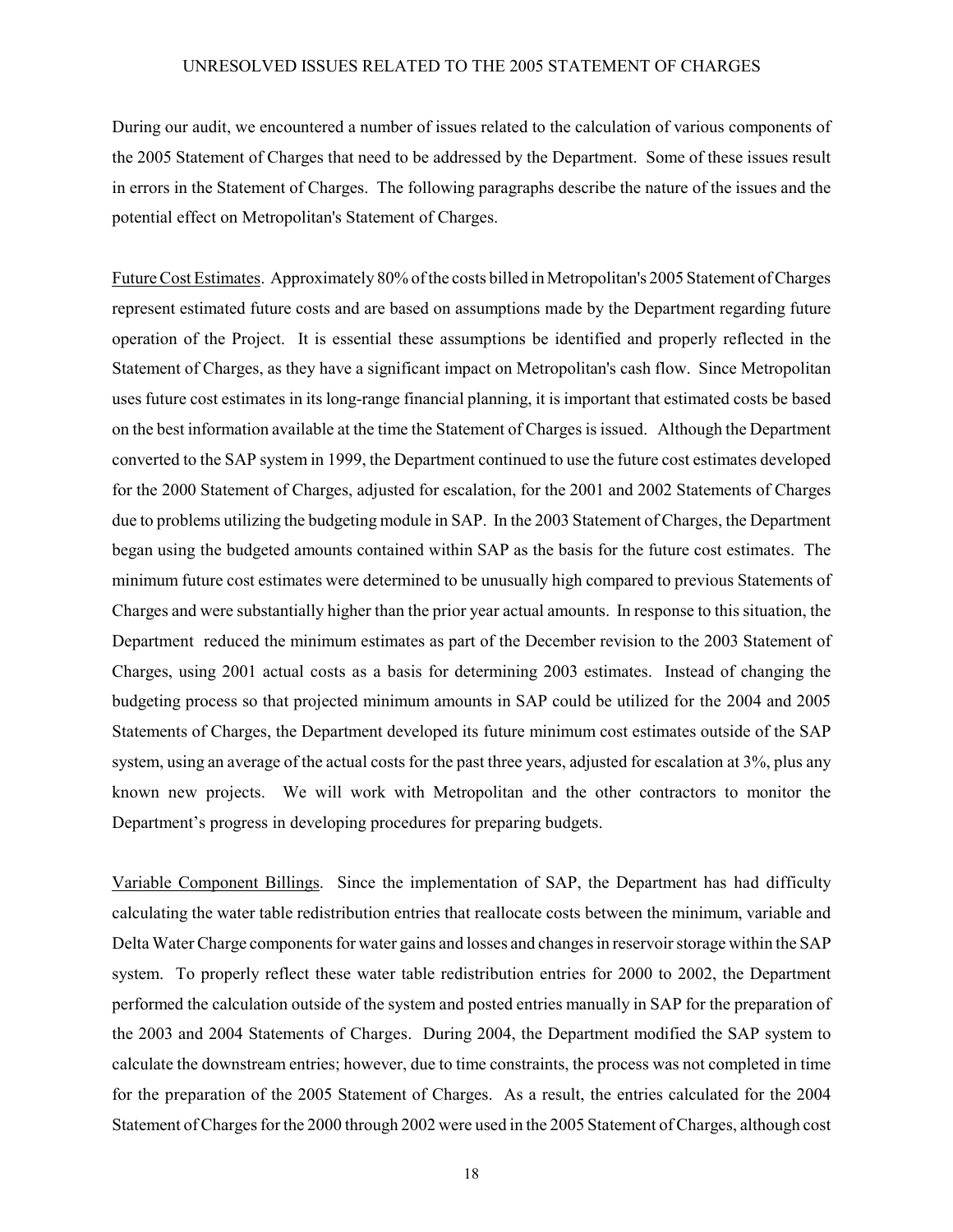and water data have changed. In addition, the water table redistribution entries for 2003 were calculated using water data for 2002. The impact of using 2002 data to reallocate 2003 costs is a \$1,586,000 understatement of the variable component, a \$5,868,000 overstatement of the minimum component and a \$99,000 understatement of the Delta Water Charge in the 2005 Statement of Charges. This error is included on Table B on page 22. We will continue to monitor the Department's progress in working with the SAP system to perform these allocations.

Water System Revenue Bond (WSRB) Surcharge. In conjunction with the development of the new SAP/CARA system in 2000, the Department developed a new calculation of the WSRB Surcharge using the SAP/CARA system. However, this new system produced a Surcharge that was significantly different from the estimated Surcharge amounts calculated as part of the 2000 Statement of Charges. The Department has not been able to determine why the SAP/CARA system produced a Surcharge that was inconsistent and unreasonable compared to previous computations. As a result, in the 2005 Statement of Charges, the Department calculated the 2005 WSRB Surcharge using the relative proportion of the Surcharge to total debt service from the 2002 Statement of Charges and applied that proportion to 2005 debt service costs that include WSR bonds through Series AB issued in March 2004. In addition to these debt service costs, the Department included \$1.6 million in recreation capital costs that have not been reimbursed by the State and \$3.6 million for on-aqueduct bond cover costs. We will continue to monitor the Department's progress in re-evaluating the calculation of the Surcharge in the SAP/CARA system and we will audit the revised calculation after it is completed by the Department.

Hyatt-Thermalito Refurbishment Costs. The Department prepared a conservation replacement calculation for the 2004 and 2005 Statements of Charges, which included conservation replacement costs for 2002 through 2005 totaling \$15.6 million, that was billed as part of the Delta Water Charge. The costs are primarily estimates and relate to contracts for the refurbishment of the Hyatt-Thermalito Powerplant Turbines, which are identified as a replacement item. Because of the extensiveness of the work and issues raised by Metropolitan and other contractors that the work is more than a routine replacement, the Department of Engineering prepared an analysis of the costs of the refurbishment, that allocates the costs between betterments, O&M and replacements. Metropolitan and the other contractors have not yet concurred with this approach. Under the proposed allocation methodology, of the total estimated cost of \$27,850,000, only \$5,079,000 would be considered replacement costs and the remaining \$22,771,000 is considered O&M or betterments, which are typically billed as an energy cost through the transportation variable component. The effect on the 2004 and 2005 Statements of Charges of including the betterment (capital) and O&M costs in the conservation replacement rate, rather than treating them as capital and O&M costs, was an increase in Metropolitan's Delta Water Charge of \$4,774,000. Because Hyatt-Thermalito O&M and capital costs are collected through the variable component, Metropolitan's variable charge would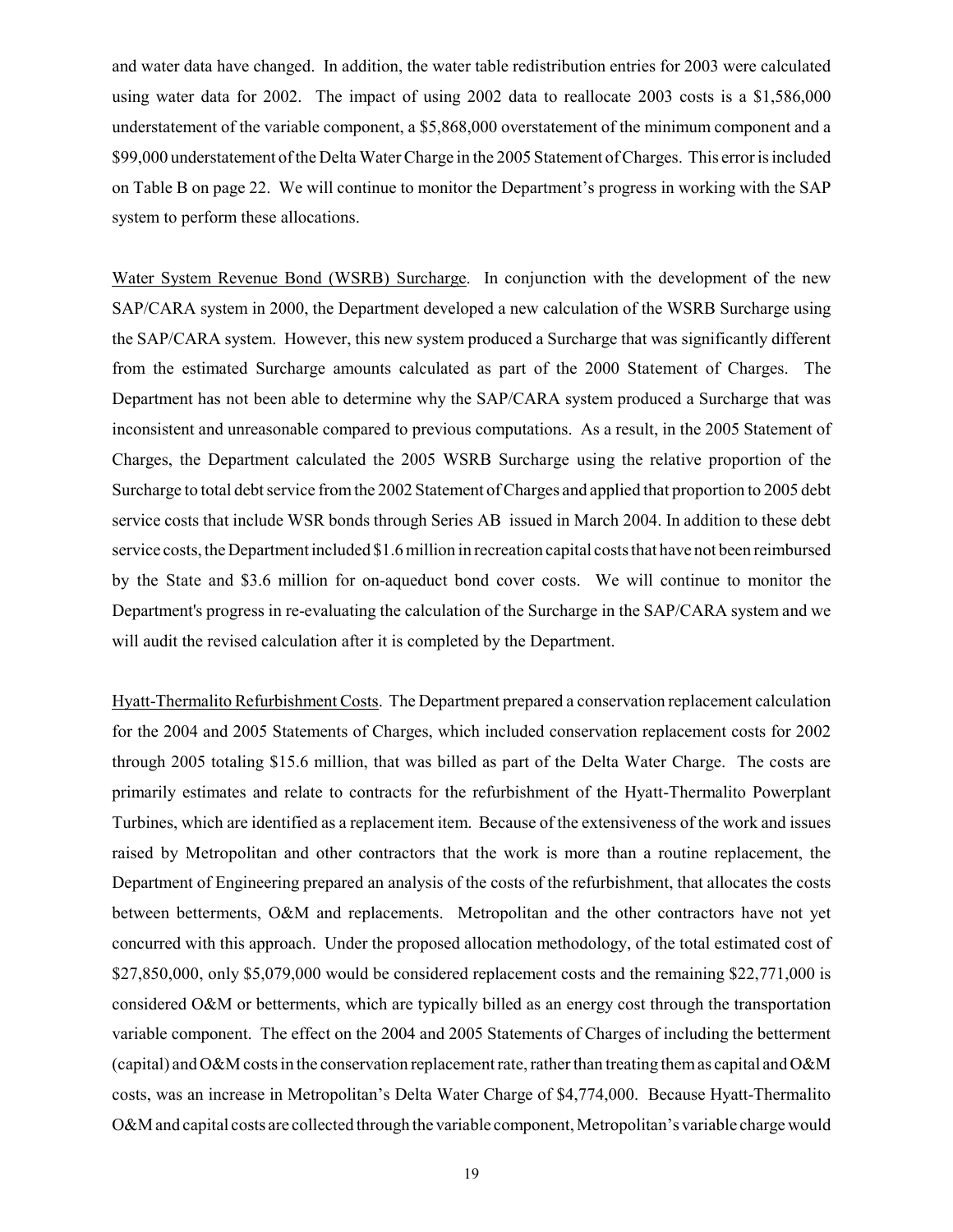increase by \$12,776,000 if these costs were reallocated. The Department has determined that an allocation of these costs will be made for the 2006 Statement of Charges. However, because there is disagreement among the contractors regarding how Hyatt-Thermalito costs should be recovered, and one contractor has filed a claim against the Department, this issue may not be resolved in time to reflect changes in the 2006 Statement of Charges. We will continue to monitor this situation to ensure the proper allocation is used in future Statements of Charges.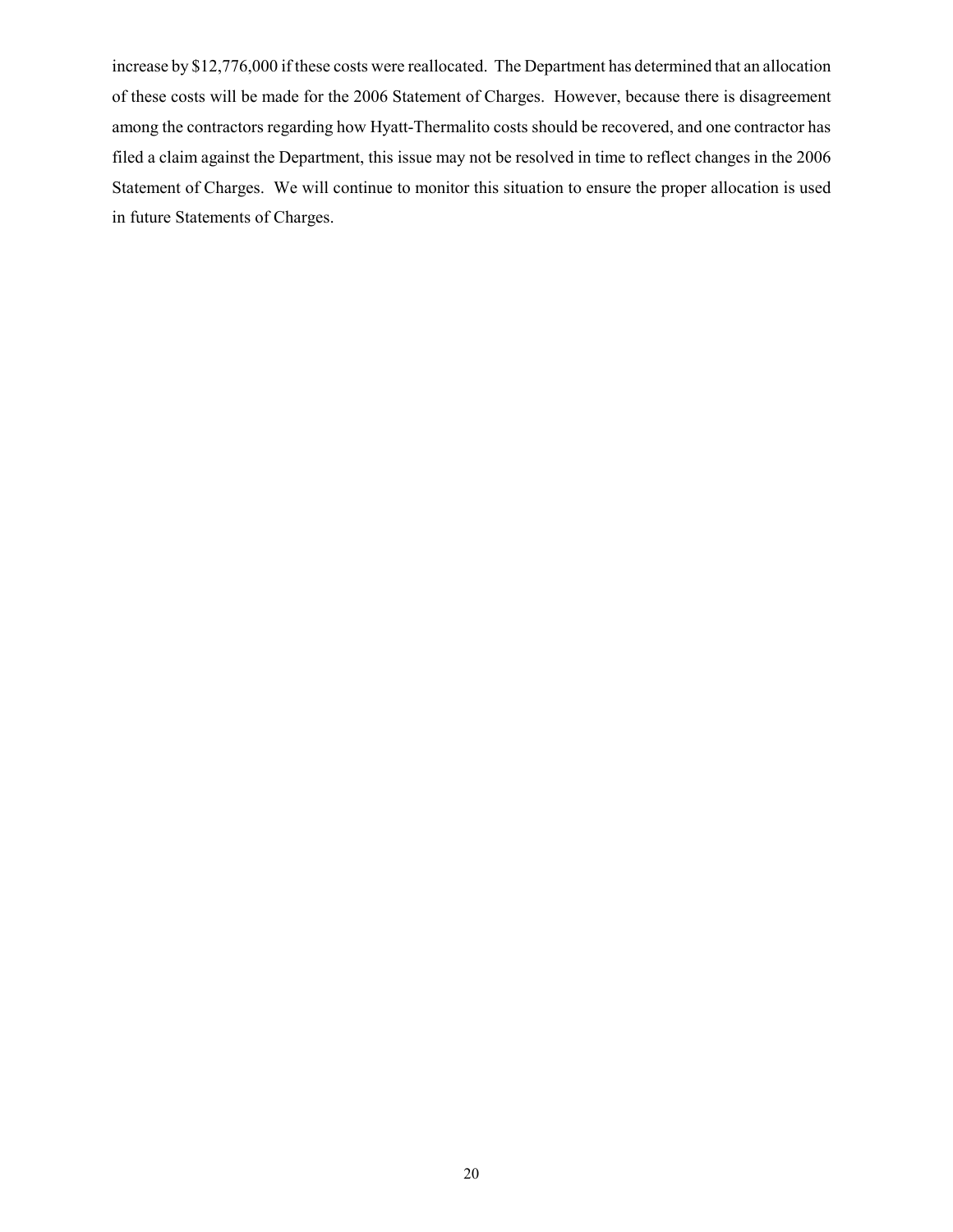### **TABLE A**

# **Summary of Settled Audit Findings Resulting in Changes to**

## **the 2005 Statement of Charges**

Throughout the year, we worked with Metropolitan's representatives and the Department to resolve audit exceptions. The following is a brief summary of the items resolved during 2004 which affected the 2005 Statement of Charges. A more detailed description of these items starts on page 26.

|                  | Items                                                                                                                                                                                            | Effect on Metropolitan's<br>2005 Costs<br>Increase (Decrease) |
|------------------|--------------------------------------------------------------------------------------------------------------------------------------------------------------------------------------------------|---------------------------------------------------------------|
| 1.               | Previously unrecorded wheeling water transaction credits<br>totaling \$4,724,000 have been recorded in the cost accounting<br>system (refer to pages 26 and 27).                                 | \$<br>(950,000)                                               |
| 2.               | Los Angeles Department of Water and Power (LADWP) peaking<br>charges for 2002 were properly included in the computation of<br>the variable component (refer to page 27).                         | (547,000)                                                     |
| 3.               | Credits for FERC relicensing costs totaling \$637,000 for 2000<br>to 2003 that were improperly excluded from the calculation of<br>the Delta Water Charge have been included (refer to page 27). | (16,000)                                                      |
| $\overline{4}$ . | Costs totaling \$956,000 have been allocated in the accounting<br>system and included in the transportation and Delta Water<br>Charge components (refer to page 27).                             | 43,000                                                        |
| 5.               | Fish loss costs totaling \$757,000 were properly included in the<br>Delta Water Charge calculation (refer to page 27).                                                                           | 48,000                                                        |
| 6.               | A cost center, with costs totaling \$612,000, has been properly<br>allocated to the variable instead of the minimum component<br>(refer to page 27).                                             | 544,000                                                       |
| 7.               | Municipal Water Quality Investigation costs for 2000 to 2003<br>were included in the transportation minimum component (refer<br>to page $28$ ).                                                  | 999,000                                                       |
|                  | <b>NET BENEFIT</b>                                                                                                                                                                               | \$<br>121,000                                                 |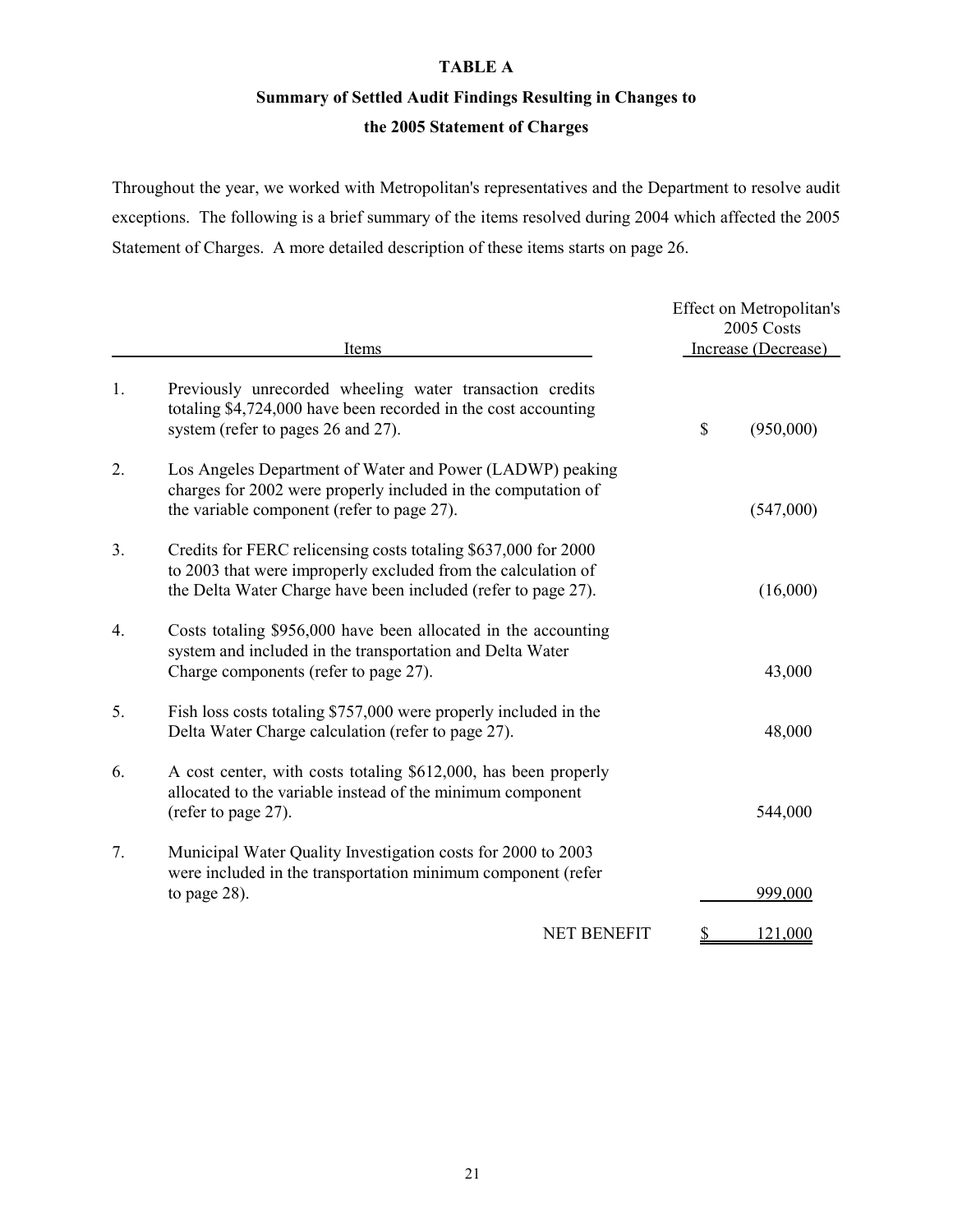### **TABLE B**

# **Summary of Audit Findings Projected to Result in Changes to**

### **the 2006 Statement of Charges**

Throughout our examination, we worked with Department and Metropolitan representatives to resolve findings which arose during our audit of the 2005 Statement of Charges. We will work with the Department to ensure the correction of these findings in the 2006 Statement of Charges. The items are discussed in detail starting on page 28 of this report. The items are summarized as follows:

|    | Items                                                                                                                                                                                                                                                                                         | Effect on Metropolitan's<br>2006 Costs<br>Increase (Decrease) |
|----|-----------------------------------------------------------------------------------------------------------------------------------------------------------------------------------------------------------------------------------------------------------------------------------------------|---------------------------------------------------------------|
| 1. | Hyatt-Thermalito operating costs for 1998 through 2003, included<br>in the computation of the variable charges, are overstated by<br>\$7,953,000 and credits for Hyatt-Thermalito operating costs<br>included in the Delta Water Charge are understated by \$7,952,000<br>(refer to page 28). | (5,558,000)<br>\$                                             |
| 2. | The downstream distribution entries to reallocate costs were not<br>updated for current cost and water information (refer to page 28).                                                                                                                                                        | (4,183,000)                                                   |
| 3. | Construction contract retention cost centers were improperly<br>assessed and included in the minimum component (refer to page<br>28).                                                                                                                                                         | (1,699,000)                                                   |
| 4. | Rate management credits for 2003 through 2005 were allocated<br>using a Table B-15 that erroneously included costs associated<br>with transfers of entitlement (refer to page 29).                                                                                                            | (1,178,000)                                                   |
| 5. | Outdated debt service amounts were used to determine the Devil<br>Canyon Second Afterbay charges for 2000 to 2002 and 2004 to<br>2005 in the variable component (refer to page 29).                                                                                                           | (1,128,000)                                                   |
| 6. | Power costs and revenues, transmission, station service, and<br>peaking costs totaling \$9,770,000 for 1999 through 2003 were not<br>recorded or were recorded incorrectly in the accounting<br>system (refer to page 29).                                                                    | (1,624,000)                                                   |
| 7. | The LADWP's estimated peaking payment of \$554,000 and<br>\$530,000 for 2004 and 2005, respectively, were not included in<br>the computation of the unit rates (refer to page 29).                                                                                                            | (1,084,000)                                                   |
| 8. | Adjustments related to 1963 to 2035 Thermalito Diversion Dam<br>Powerplant capital credits totaling \$34 million were erroneously<br>excluded from the 2005 Delta Water Rate computation (refer to<br>page 29).                                                                               | (910,000)                                                     |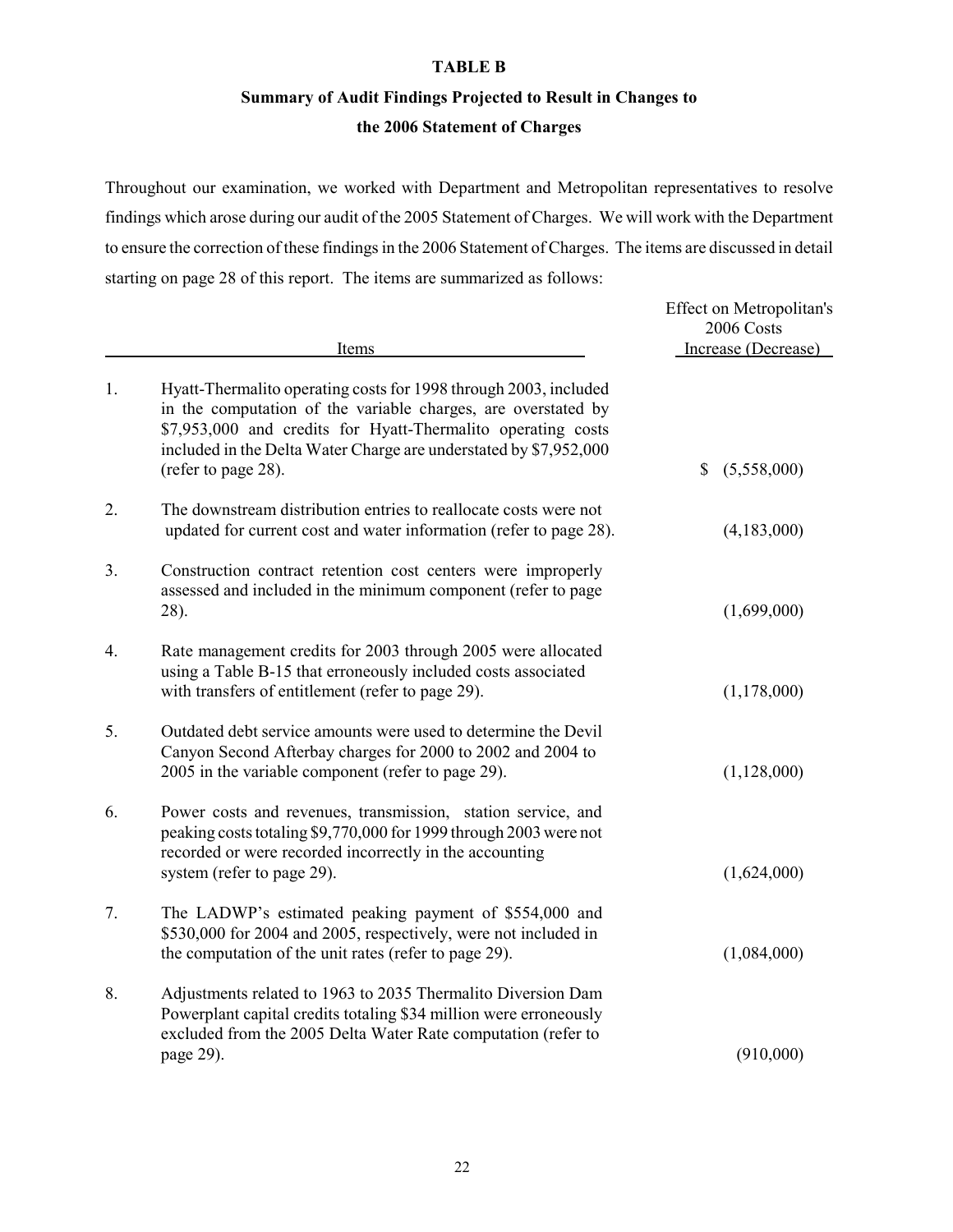|     | Items                                                                                                                                                                                                |      | Effect on Metropolitan's<br>2006 Costs<br>Increase (Decrease) |
|-----|------------------------------------------------------------------------------------------------------------------------------------------------------------------------------------------------------|------|---------------------------------------------------------------|
| 9.  | Power costs are overstated and recovery generation credits are<br>understated due to incorrect 2004 Mojave Siphon and 2002<br>Alamo mill rates (refer to page 30).                                   | $\$$ | (732,000)                                                     |
| 10. | Final energy costs for 1998 were not recorded or were recorded<br>incorrectly in the bills (refer to page 30).                                                                                       |      | (625,000)                                                     |
| 11. | Credits totaling \$1,192,000 for wheeling water transactions were<br>not recorded in the cost accounting system (refer to page 30).                                                                  |      | (255,000)                                                     |
| 12. | The Department used outdated Hyatt-Thermalito cost estimates in<br>the variable and the Delta Water Charge components for 2004<br>through 2035 (refer to page 30).                                   |      | (175,000)                                                     |
| 13. | Historical conservation costs totaling \$772,000 were deducted<br>from the replacement account and billed through the Delta Water<br>Charge component (refer to pages 30 and 31).                    |      | (26,000)                                                      |
| 14. | Recovery generation credits for San Luis, Devil Canyon and Warne<br>Powerplants for 1998 are misstated by \$396,000 (refer to page 31).                                                              |      | (13,000)                                                      |
| 15. | Costs totaling \$107,000 related to a publication on delivery<br>capabilities of the State Water Project are recorded incorrectly<br>in the accounting system (refer to page 31).                    |      | 39,000                                                        |
| 16. | Water deliveries totaling 19,208 acre-feet for the 1978 and 1982<br>exchange agreements were erroneously excluded twice from the<br>2000 variable component (refer to page 31).                      |      | 66,000                                                        |
| 17. | Replacement expenditures at Banks were excluded from the<br>Delta Water Charge (refer to pages 31 and 32).                                                                                           |      | 67,000                                                        |
| 18. | Debt service amounts for the Tehachapi Second Afterbay were<br>erroneously excluded from the calculation of the 2005 variable<br>component (refer to page 32).                                       |      | 148,000                                                       |
| 19. | Certain cost centers are not properly mapped to the CARA system,<br>excluding costs totaling \$5,362,000 from the Statement of Charges<br>(refer to page 32).                                        |      | 221,000                                                       |
| 20. | Costs totaling \$3,182,000 were not allocated in the accounting<br>system and were improperly excluded from the transportation<br>minimum and Delta Water Charge components (refer to page 32).      |      | 584,000                                                       |
| 21. | Costs incurred at the Oroville facilities associated with FERC<br>relicensing for 2000 to 2003, included in the transportation<br>variable charges, are understated by \$792,000 (refer to page 32). |      | 634,000                                                       |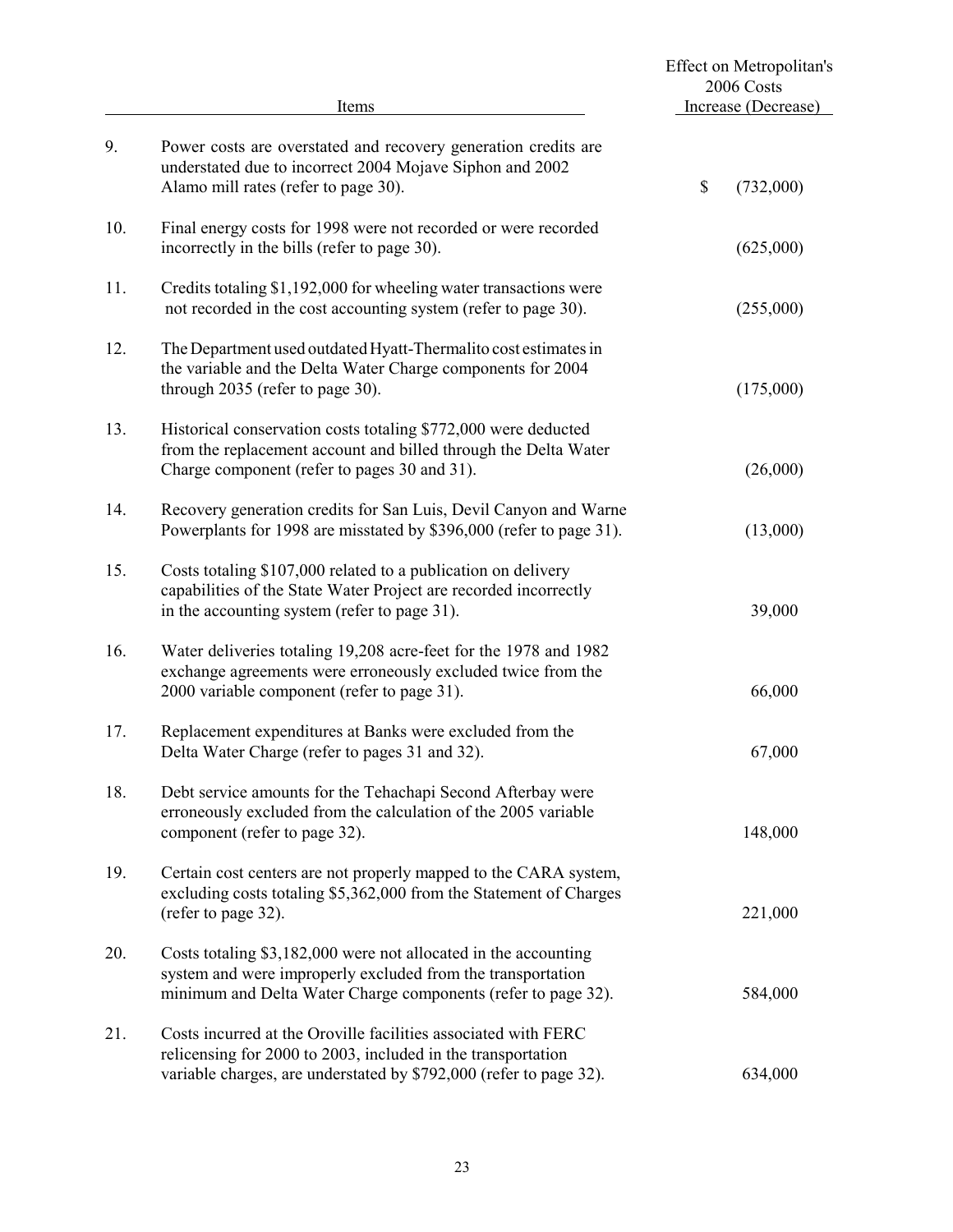|     | Items                                                                                                                                               | Effect on Metropolitan's<br>2006 Costs<br>Increase (Decrease) |
|-----|-----------------------------------------------------------------------------------------------------------------------------------------------------|---------------------------------------------------------------|
| 22. | Incorrect wheeling credit and contractor payment amounts were<br>used in the variable fish replacement charge calculation (refer<br>to page $32$ ). | 989,000                                                       |
|     | <b>NET BENEFIT</b>                                                                                                                                  | (16, 442, 000)                                                |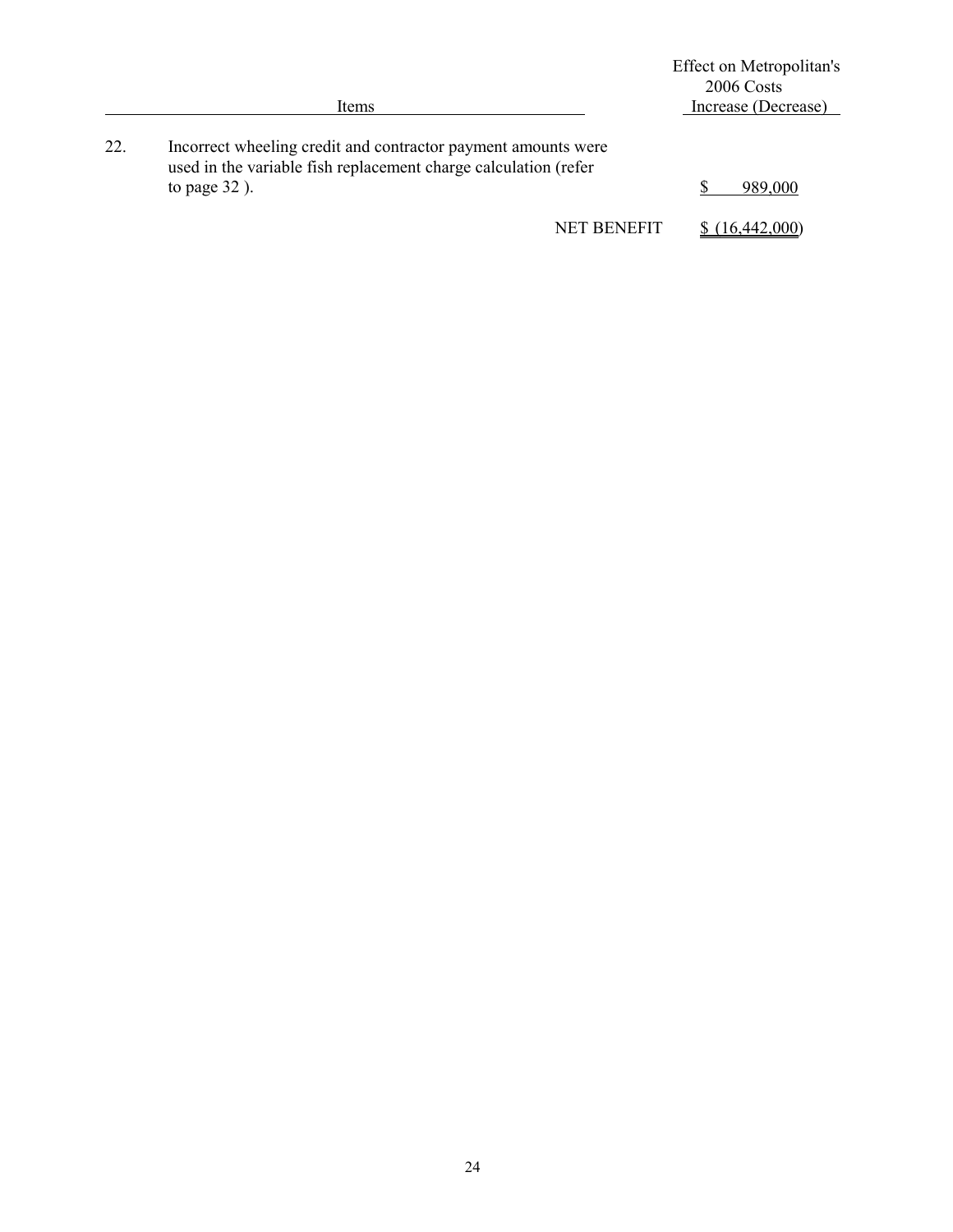## **TABLE C**

# **Summary of Audit Findings Resulting in Credits, Refunds and Adjustments**

Audit findings affect not only the Statement of Charges but also the amounts of credits, refunds and adjustments the Department issues to Metropolitan. The following is a brief summary of the items found during our audit that affect credits, refunds and adjustments. A more detailed description of these items starts on page 33.

|                | Items                                                                                                                                                                                              | Effect on Metropolitan's<br>Costs<br>Increase (Decrease) |
|----------------|----------------------------------------------------------------------------------------------------------------------------------------------------------------------------------------------------|----------------------------------------------------------|
| 1.             | Outdated cost estimates were used in the calculation of the<br>2003 off-aqueduct charges, resulting in an overstatement of<br>Metropolitan's charges (refer to page 34).                           | (1,287,000)<br>\$                                        |
| 2.             | Incorrect costs were used to compute the 1992 WSRB<br>Surcharge and an inconsistent project purpose split was used<br>to compute the 1990 to 1993 WSRB Surcharge (refer to page<br>34).            | (655,000)                                                |
| 3 <sub>1</sub> | Certain Coastal Branch capital cost repayment amounts were<br>excluded from the computation of the 2000 WSRB Surcharge<br>(refer to page 34).                                                      | (632,000)                                                |
| 4.             | Excess recovery generation credits, which total \$526,000,<br>resulting from LADWP water diverted into the SWP in 1985<br>have not been returned to Metropolitan (refer to pages 34 and<br>$35)$ . | (526,000)                                                |
| 5.             | Outdated debt service schedules were used in the calculation<br>of the 1999 off-aqueduct charges (refer to page 35).                                                                               | (4,000)                                                  |
| 6.             | Outdated debt service schedules were used in the calculation<br>of the 2001 off-aqueduct charges, resulting in an overstatement<br>of Metropolitan's charges (refer to page 35).                   | (2,000)                                                  |
|                | <b>NET BENEFIT</b>                                                                                                                                                                                 | (3,106,000)                                              |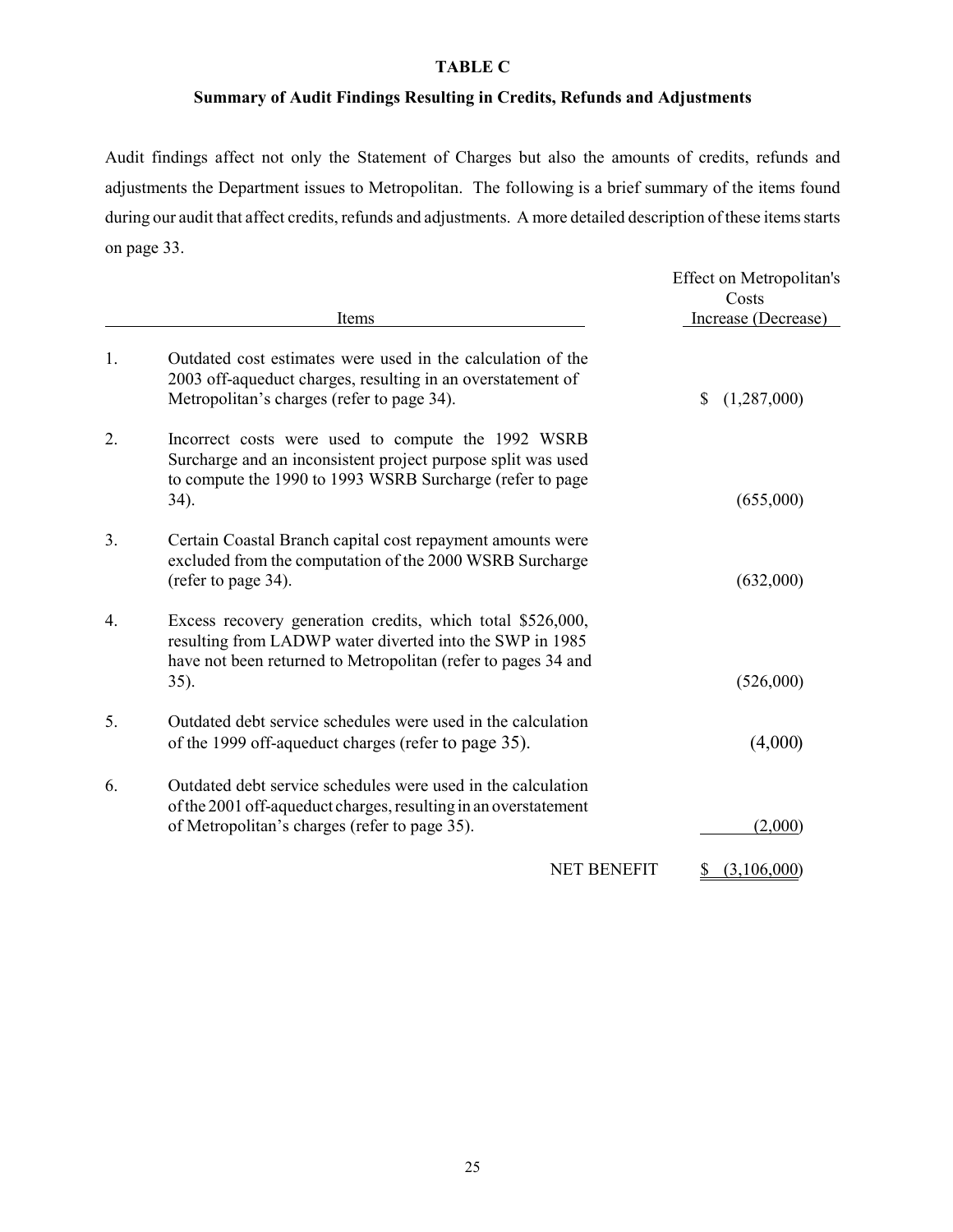# DISCUSSION OF OUR SERVICES, AUDIT FINDINGS AND GENERAL COMMENTS

In conformity with the contract between The Metropolitan Water District of Southern California (Metropolitan) and Richardson & Company, we have audited the 2005 Statement of Charges submitted to Metropolitan by the State of California Department of Water Resources (Department).

Scope of the Assignment. The primary service we perform for Metropolitan is the audit of the annual Statement of Charges under Metropolitan's Water Service Contract with the Department. In addition to our audit work, we perform special projects as requested by Metropolitan's staff in areas such as investigating financial and accounting matters, disputes over Department policy, and in negotiating contract amendments and administrative changes in the Department's management of the State Water Project. We also participate with Metropolitan in water contractor meetings that serve as a forum for resolving accounting, billing, and budgeting issues, including meetings of the State Water Contractor (SWC) Audit-Finance Committee and progress meetings with Metropolitan staff to discuss audit findings.

Reporting. The more significant findings and results of our audit, special projects work and participation in meetings are presented in two reports prepared after the completion of our annual audit: a comprehensive report that serves as a working document between the auditors, Department and Metropolitan staff and a summary report that is provided to Metropolitan's Board of Directors and management addressing the results of our audit.

Audit Findings. Our goal is to provide Metropolitan with a thorough audit. The engagement is divided into forty-four separate areas and fieldwork is completed primarily from April through October. Computer auditing techniques are used to test posting, mathematical accuracy and select samples from data files. The following are the more significant findings of our audit. The changes reflected in the 2005 Statement of Charges are summarized in Table A on page 21, those projected to be reflected in the 2006 Statement of Charges are summarized in Table B on pages 22 to 24 and those that will affect credits, refunds and adjustments are summarized in Table C on page 25.

### Findings Resulting in Changes to the 2005 Statement of Charges:

• Charges collected for the wheeling of non-entitlement water on the State Water Project are to be recorded as reductions of variable charges allocated to the State Water Project entitlement contractors. During last year's audit, we reported that a number of deliveries were either unbilled or billed but unrecorded and, therefore, had been excluded from the variable billings to the entitlement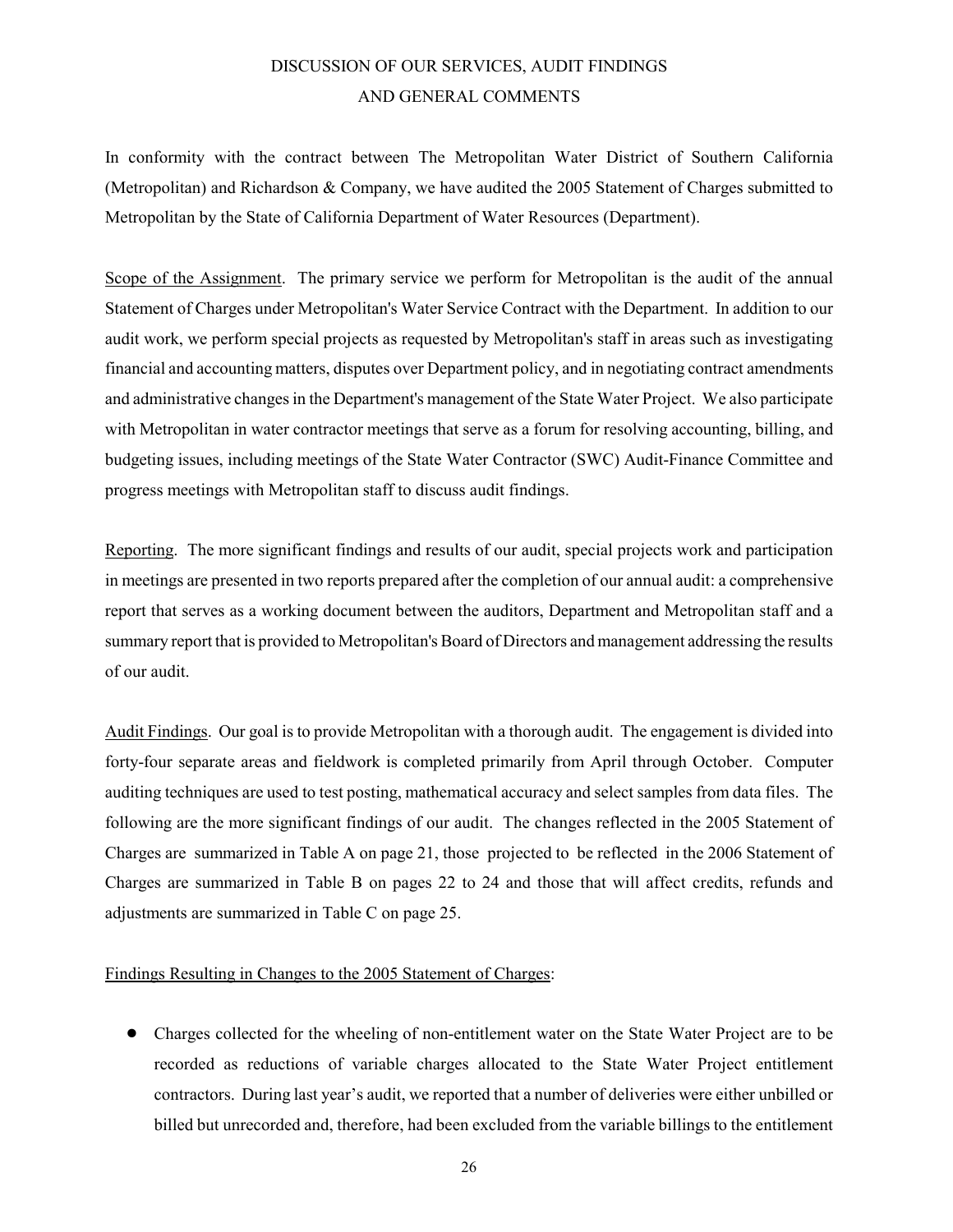contractors. In the preparation of the 2005 Statement of Charges, \$4,724,000 of these wheeling transaction were billed and credited to the cost accounting system, resulting in a reduction of power costs allocated to the water contractors; accordingly, various components of Metropolitan's 2005 Statement of Charges are reduced by \$950,000. (TABLE A, Item 1)

- ! Our prior year reconciliation of the 2002 power costs disclosed that the LADWP peaking capacity payment of \$587,000 for 2002 was not recorded in the accounting system. The Department corrected this error and, as a result, Metropolitan's variable component in the 2005 Statement of Charges decreased by \$547,000. (TABLE A, Item 2)
- ! The FERC relicensing costs related to the Hyatt-Thermalito Powerplant totaling \$637,000 for 2000 through 2003 were improperly included in the calculation of the 2004 Delta Water Charge, instead of the variable component, because the offsetting credits to remove these costs were erroneously excluded from the computation. We noted that the credits related to the FERC costs for these years were properly recorded in the 2005 Delta Water Rate computation, resulting in a decrease to Metropolitan's Delta Water Charge component by \$16,000 in the 2005 Statement of Charges. (TABLE A, Item 3)
- We noted that costs totaling \$956,000 for 2001 and 2002 that in the 2004 Statement of Charges were excluded from the calculation of the transportation capital and Delta Water Charge capital components as a result of costs not being allocated properly within the SAP system, have been properly settled and included in the contractor billings for 2005. As a result, Metropolitan's transportation capital component and Delta Water Charge capital component have increased by \$28,000 and \$15,000, respectively, in the 2005 Statement of Charges. (TABLE A, Item 4)
- ! Due to the incorrect posting of an adjustment related to a 1987 fish loss charge in the prior year, conservation costs included in the 2004 Delta Water Charge calculation were understated. The Department corrected this error and, as a result, Metropolitan's Delta Water Charge increased by \$48,000 in the 2005 Statement of Charges. (TABLE A, Item 5)
- ! In our prior year audit, we noted that a cost center used to reallocate variable costs was coded in such a way that these costs, which total \$612,000, were billed through the minimum component instead of through the variable component. This error has been corrected in the 2005 Statement of Charges, resulting in a decrease in Metropolitan's minimum component of \$415,000 and an increase in the variable component of \$959,000. (TABLE A, Item 6)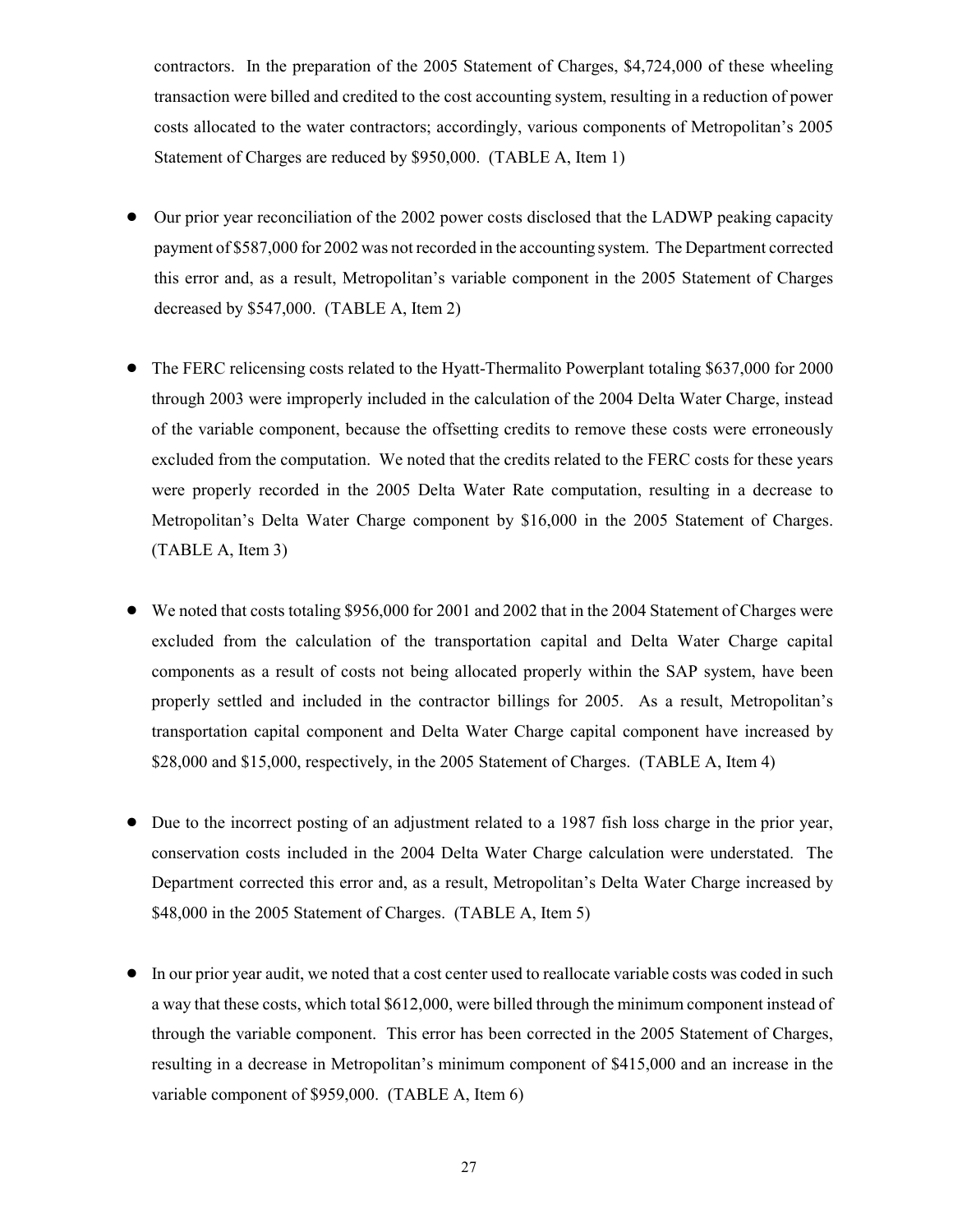• The entries to allocate costs for 2000 to 2003 Municipal Water Quality Investigations were excluded from the 2004 Statement of Charges, but were properly included in the 2005 Statement of Charges. The addition of these costs results in an increase of \$999,000 in Metropolitan's transportation minimum component. (TABLE A, Item 7)

### Findings Projected to Result in Changes to the 2006 Statement of Charges:

- We noted a number of inconsistencies in the Hyatt-Thermalito O&M cost data that is included in the contractor billings. The 1998 Hyatt-Thermalito O&M costs included in the variable component and the credits included in the computation of the Delta Water Charge are overstated by \$1,616,000. The 1999 through 2003 Hyatt-Thermalito O&M costs included in the computation of the variable component and the credits included in the Delta Water Charge are potentially overstated by \$2,660,000, \$1,105,000, \$826,000, \$1,105,000 and \$641,000, respectively, due to the Department not using actual O&M costs. Actual cost information had not yet been summarized by the accounting staff and provided to SWPAO due to the information not being easily available in SAP. The effect of these errors is to overstate Metropolitan's variable and minimum components by \$5,751,000 and \$87,000, respectively, and to understate Metropolitan's Delta Water Charge by \$280,000 in the 2005 Statement of Charges. The Department has indicated that the 1999 through 2003 amounts will be updated when final power allocations are performed for these years. (TABLE B, Item 1)
- ! As discussed in the Unresolved Issues section of this report, the Department has been unable to calculate the water table redistribution entries that reallocate costs between the minimum, variable and Delta Water Charge components for water gains and losses and changes in reservoir storage within the SAP system. As a result, the water table redistribution entries for 2003 were calculated using water data for 2002, resulting in the understatement of the variable component by \$1,586,000, an overstatement of the minimum component of \$5,868,000 and an understatement of the Delta Water Charge of \$99,000 in the 2005 Statement of Charges. The Department expects to make the revisions in the 2006 Statement of Charges. (TABLE B, Item 2)
- ! In our prior year audit we determined that cost centers for retentions on contracts payable for 1999 totaling \$2,817,000 were erroneously included in the SAP assessment process. These costs were also included in contractor billings when the expenditures were initially incurred in 1999. The Department concurred with this error and made the appropriate adjustment in September 2003; however, the revised amounts were not used in the calculation of the 2005 Statement of Charges. As a result of this error, Metropolitan's transportation minimum component is overstated by \$1,699,000 in the 2005 Statement of Charges. (Table B, Item 3)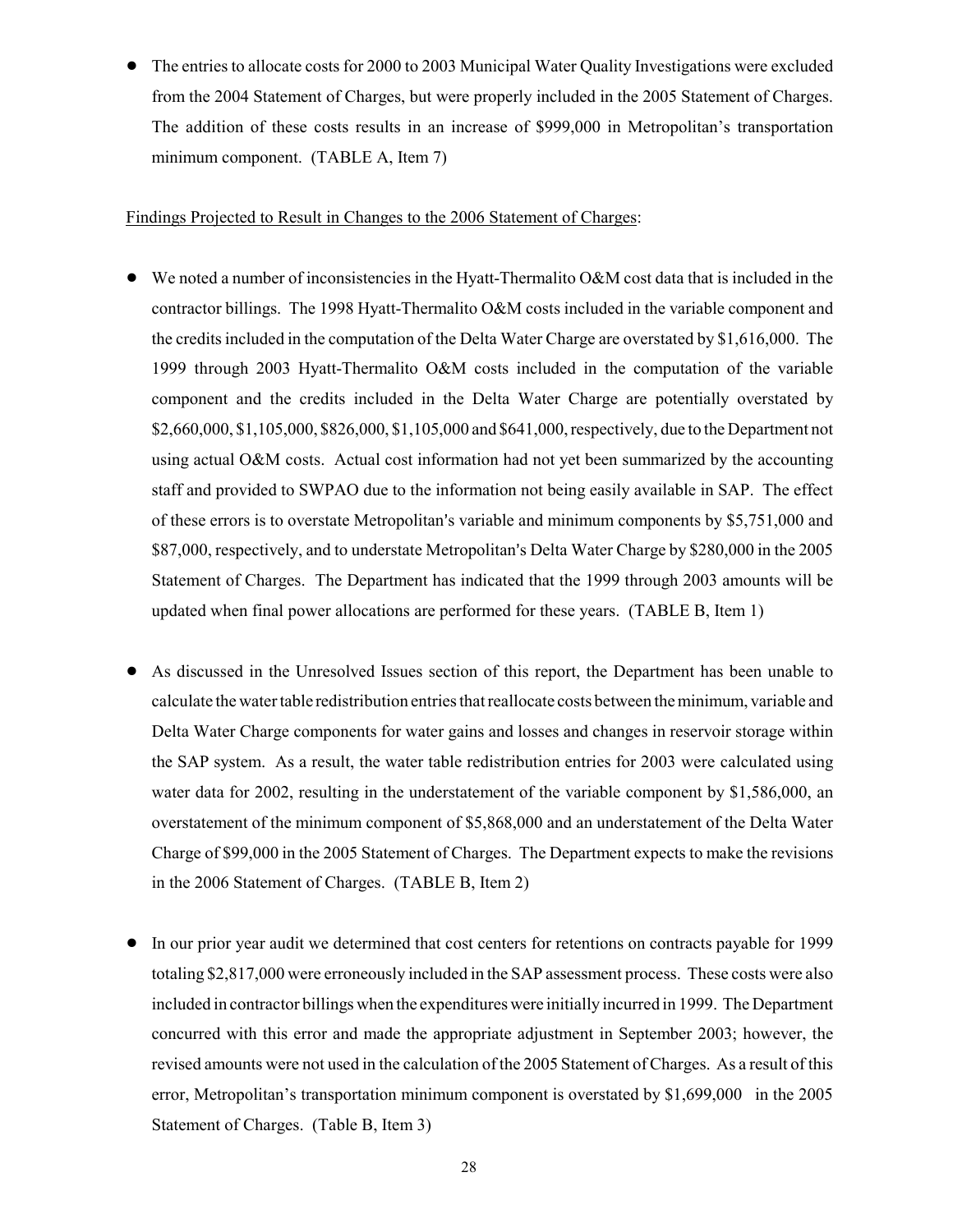- ! For purposes of computing the rate management credits, the Monterey Amendment states that the transportation capital cost component repayment obligation shall be based on the transportation capital costs in Bulletin 132-99, Table B-15, excluding any costs associated with transfers of entitlement. The Department calculated the rate management credits for 2003 through 2005 using a Table B-15 that included costs associated with the additional downstream capacity of water transfers, resulting in an understatement of Metropolitan's rate management credits by \$1,178,000. The Department plans to correct the rate management credits in the 2006 Statement of Charges. (TABLE B, Item 4)
- ! We compared the Devil Canyon Second Afterbay Charges for debt service included in the variable component to the debt service schedule and noted a discrepancy of \$13,000 for 2000 ,2001, \$258,000 for 2002, \$400,000 for 2004 and \$790,000 for 2005 due to the use of an outdated debt service schedule. As a result, Metropolitan's variable component in the 2005 Statement of Charges is overstated by \$1,128,000. We informed the Department and they plan to make the appropriate corrections in the 2006 Statement of Charges. (Table B, Item 5)
- $\bullet$  Power costs totaling \$753,000 and sales totaling \$1,545,000 for 1999 through 2003, were not recorded or were recorded incorrectly in the accounting system. In addition, transmission costs of \$488,000 and station service costs totaling \$49,000 for these years were not recorded properly in the accounting system. These errors result in an overstatement of Metropolitan's variable, minimum and Delta Water Charge components by \$1,245,000, \$376,000 and \$3,000, respectively. (TABLE B, Item 6)
- During our audit of the 2005 Statement of Charges, we determined that the Department excluded the LADWP 2004 and 2005 peaking capacity payments from the variable unit rate calculation. The impact to Metropolitan of the exclusion of these amounts is to overstate the 2004 and 2005 calculated components by \$554,000 and \$530,000, respectively, in the 2005 Statement of Charges. The Department has indicated that this error will be corrected when the unit rates are revised in January of 2005. (TABLE B, Item 7)
- Thermalito Diversion Dam Powerplant capital credits totaling \$34 million for 1963 to 2035, intended to reduce Oroville Division minimum costs, were again erroneously excluded from the 2005 Delta Water Rate computation. This error results in a \$910,000 overstatement in Metropolitan's Delta Water Charge in the 2005 Statement of Charges. We have notified the Department of this error so that a correction can be made in the 2006 Statement of Charges. (TABLE B, Item 8)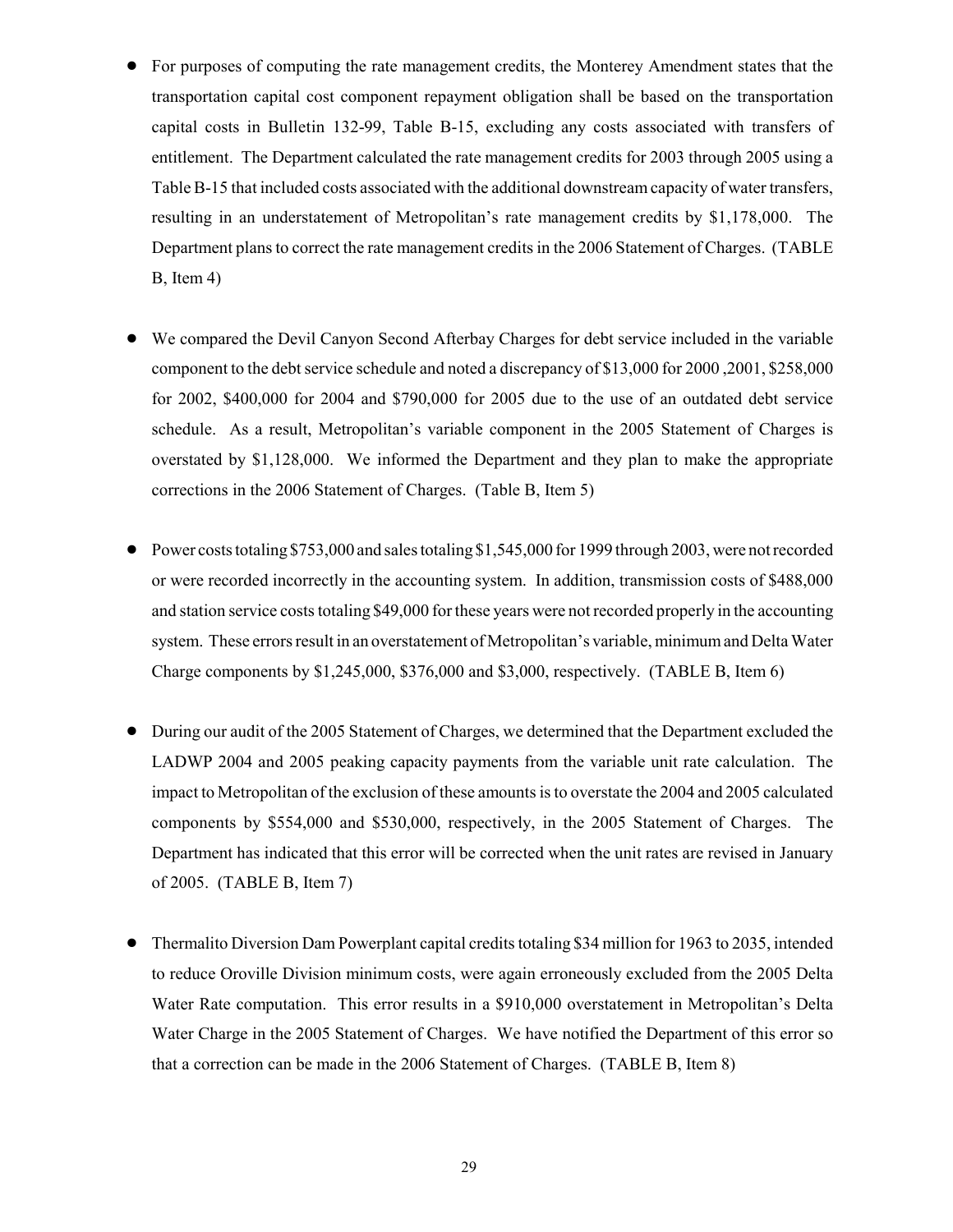- The Department used outdated mill rates when valuing the recovery generation at Mojave Siphon and Alamo Powerplants. As a result of using an outdated mill rate, the value of recovery generation for the Mojave Siphon Powerplant for 2004 is overstated by \$777,000 and for the Alamo Powerplant for 2002 it is overstated by \$97,000. The effect to Metropolitan is an overstatement of the transportation variable component of \$739,000 and an understatement of the transportation minimum component of \$7,000 in the 2005 Statement of Charges. These errors are expected to be corrected when final power allocations are completed. (TABLE B, Item 9)
- ! During our reconciliation of the final 1998 energy, transmission and station service costs, we noted that power costs are overstated by \$1,979,000, power sales are understated by \$275,000, transmission costs are understated by \$293,000, station service costs are overstated by \$103,000, and Coastal Branch power costs are understated by \$680,000 due to the use of outdated information. These errors resulted in an overstatement of Metropolitan's variable and Delta Water Charge components by \$661,000 and \$3,000, respectively, and an understatement of the minimum component by \$39,000 in the 2005 Statement of Charges. Because of the difficulty in revising costs in SAP prior to 1999, the Department has indicated that they do not plan to make corrections for these errors. However, because of their significance, we will propose that the Department make these corrections. (TABLE B, Item 10)
- Our examination of the 2002 and 2003 wheeling transactions revealed a number of unbilled charges related to the wheeling of non-entitlement water because the contracts have not been finalized and provided to accounting staff. As a result, the cost of these transactions, which we estimate to be \$1,192,000, were not credited to the cost accounting system, resulting in an overstatement of power costs allocated to the water contractors. The impact of this overstatement on Metropolitan's 2005 Statement of Charges is approximately \$255,000. The Department is aware of these unbilled charges and has indicated that they will be recorded when the cash is received. (TABLE B, Item 11)
- ! The Department included outdated Hyatt-Thermalito cost estimates for 2004 to 2035 in the computation of the variable and Delta Water Charge components. As a result, Metropolitan's variable charge is understated by \$306,000 and the Delta Water Charge component is overstated by approximately \$481,000, respectively, in the 2005 Statement of Charges. We have notified the Department of this error so that a correction can be made in the 2006 Statement of Charges. (TABLE B, Item 12)
- In 1978 and 1982, Metropolitan entered into exchange agreements with Kern County Water Agency and the Department that required Metropolitan to store 25,000 and 9,494 acre-feet for delivery to Kern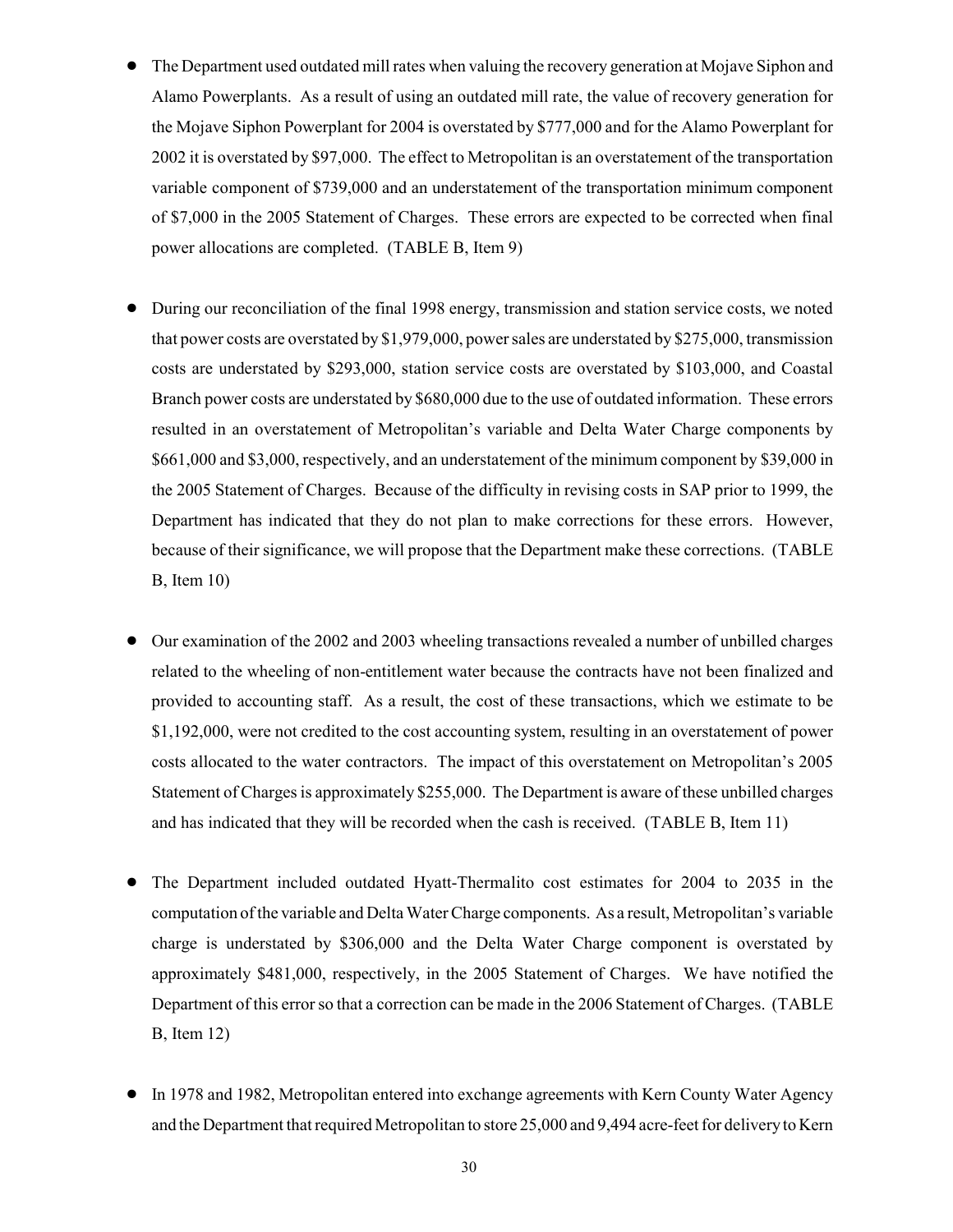prior to May 31, 1992. Metropolitan delivered 3,453 acre-feet under the 1978 agreement and 6,171 acre-feet under the 1982 agreement, leaving a balance of 24,870 acre-feet not delivered. In 2000, Metropolitan delivered the 24,870 acre-feet of previously undelivered 1978 and 1982 exchange water to Kern, which released Metropolitan from any monetary obligation. However, the Department erroneously included 19,208 acre-feet of these deliveries in the 2000 calculated component of Metropolitan's variable billing. In our audit of the 2005 Statement of Charges, we determined that the Department removed these deliveries twice, which results in an understatement of Metropolitan's variable component by \$66,000 in the 2005 Statement of Charges. We will provide the Department with our analysis so that they can include these deliveries for the 2006 Statement of Charges. (TABLE B, Item 13)

- ! Because of the incorrect coding of one cost center, conservation replacement costs totaling \$772,000 have been improperly included in the 2005 Delta Water Charge, which results in the overstatement of Metropolitan's 2005 Delta Water Charge by \$26,000. We will work with the Department to ensure corrections are made during the preparation of the 2006 Statement of Charges. (TABLE B, Item 14)
- ! The value of recovery generation for the San Luis and Warne Powerplants for 1998 were overstated by \$457,000 and \$14,000, respectively, and Devil Canyon recovery generation is understated by \$75,000, due to the use of outdated information. The effect to Metropolitan is to overstate the transportation variable and transportation minimum components by \$25,000 and \$5,000, respectively, and understate the Delta Water Charge by \$17,000 in the 2005 Statement of Charges. Because of the difficulty in revising costs in SAP prior to 1999, the Department has indicated that they do not plan to make corrections for these errors. However, because of the significance of the various adjustments related to 1998 charges, we will propose that the Department make these corrections. (TABLE B, Item 15)
- ! Costs totaling \$107,000 associated with the preparation of a public report on the delivery capabilities of the State Water Project were incorrectly assigned to a capital cost object. This error resulted in a \$3,000 overstatement of Metropolitan's 2005 transportation capital component and a \$42,000 understatement of Metropolitan's 2005 transportation minimum component. The Department indicated that this error will be corrected in the 2006 Statement of Charges. (TABLE B, Item 16)
- ! In the calculation of the conservation replacement Delta Water Rate, the Department included only Oroville replacement cost estimates and not other conservation replacement costs. The Department has estimated \$138,000 of replacement costs associated with Banks Pumping Plant, which were not included in the Delta Water Charge. Metropolitan's 2005 Delta Water Charge is understated by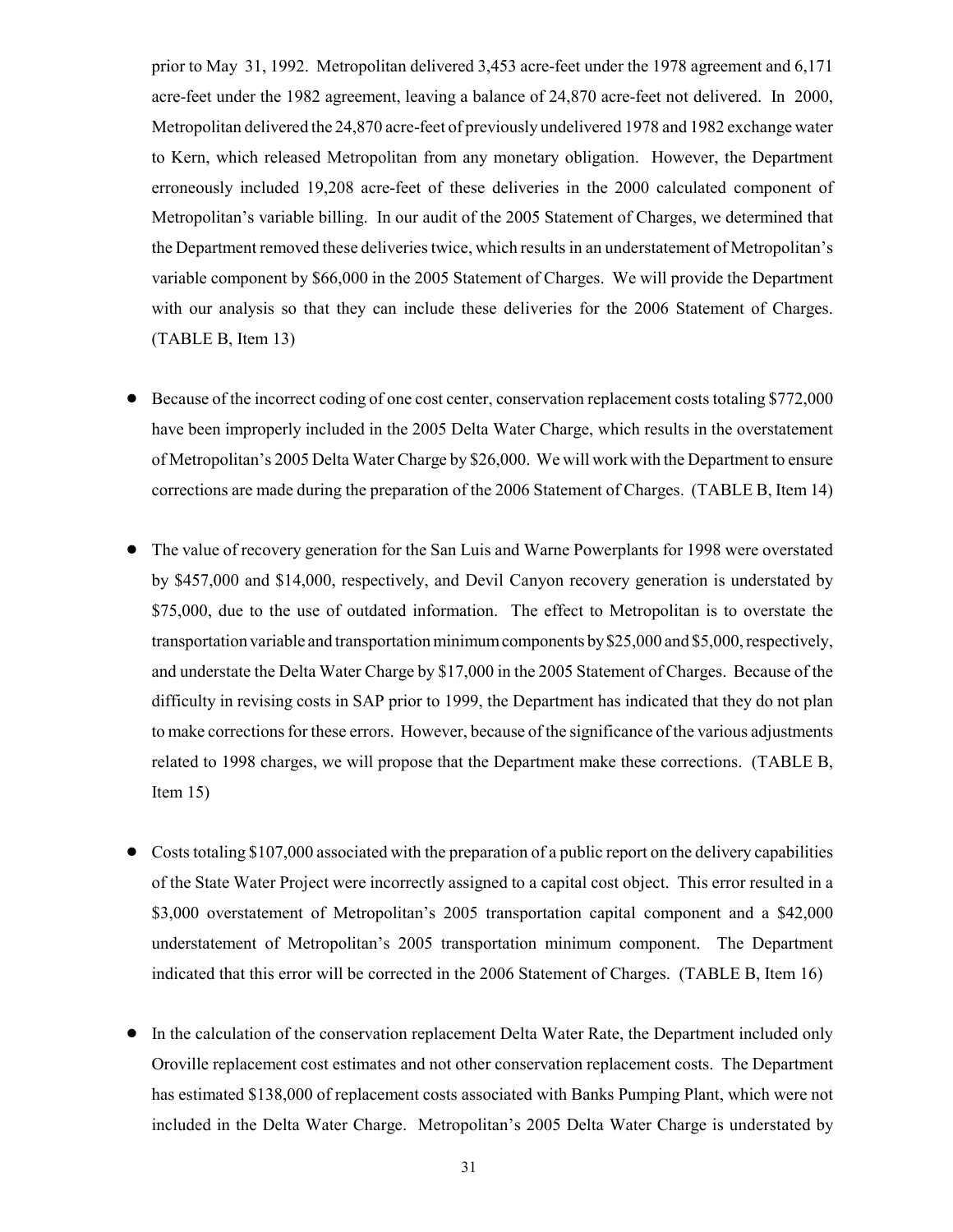\$67,000 as a result of the exclusion of these costs. We will monitor this situation to ensure the amounts are billed in the future. (TABLE B, Item 17)

- ! We noted that the Tehachapi Second Afterbay charges for debt service totaling \$185,000 were not included in the calculation of the 2005 variable component. As a result, Metropolitan's variable component in the 2005 Statement of Charges is understated by \$148,000. We have notified the Department of this omission. (TABLE B, Item 18)
- $\bullet$  We noted that costs totaling \$5,362,000 for 2001 to 2003 were excluded from the calculation of the transportation capital and minimum components, as a result of certain cost centers not being mapped to the CARA system. As a result, Metropolitan's transportation capital and minimum components are understated by \$221,000 in the 2005 Statement of Charges. We have notified the Department of the cost centers that need to be corrected. (TABLE B, Item 19)
- We noted that costs totaling \$3,182,000 for 2002 and 2003 were excluded from the calculation of the transportation minimum and Delta Water Charge minimum components as a result of costs not being allocated properly within the SAP system. As a result, Metropolitan's transportation minimum component and Delta Water Charge component are understated by \$480,000 and \$104,000, respectively, in the 2005 Statement of Charges. We have notified the Department of the cost centers that need to be corrected. (TABLE B, Item 20)
- ! FERC relicensing costs related to Oroville facilities for 2000 through 2003, included in the computation of the variable component, are understated by \$792,000 due to the use of outdated costs. As a result, Metropolitan's variable component is understated by approximately \$634,000. This error will be corrected when the final power allocations are completed for these years. (TABLE B, Item 21)
- ! Our audit of the Department's variable fish replacement computation disclosed that actual contractor payment amounts were not used in calculating the fish replacement charges and wheeling credits were outdated or excluded from the computation. Metropolitan's 2004 variable component included in the 2005 Statement of Charges is understated by \$989,000 as a result of these errors. We will continue to work with the Department to correct the fish replacement charge calculation for the 2006 Statement of Charges. (TABLE B, Item 22)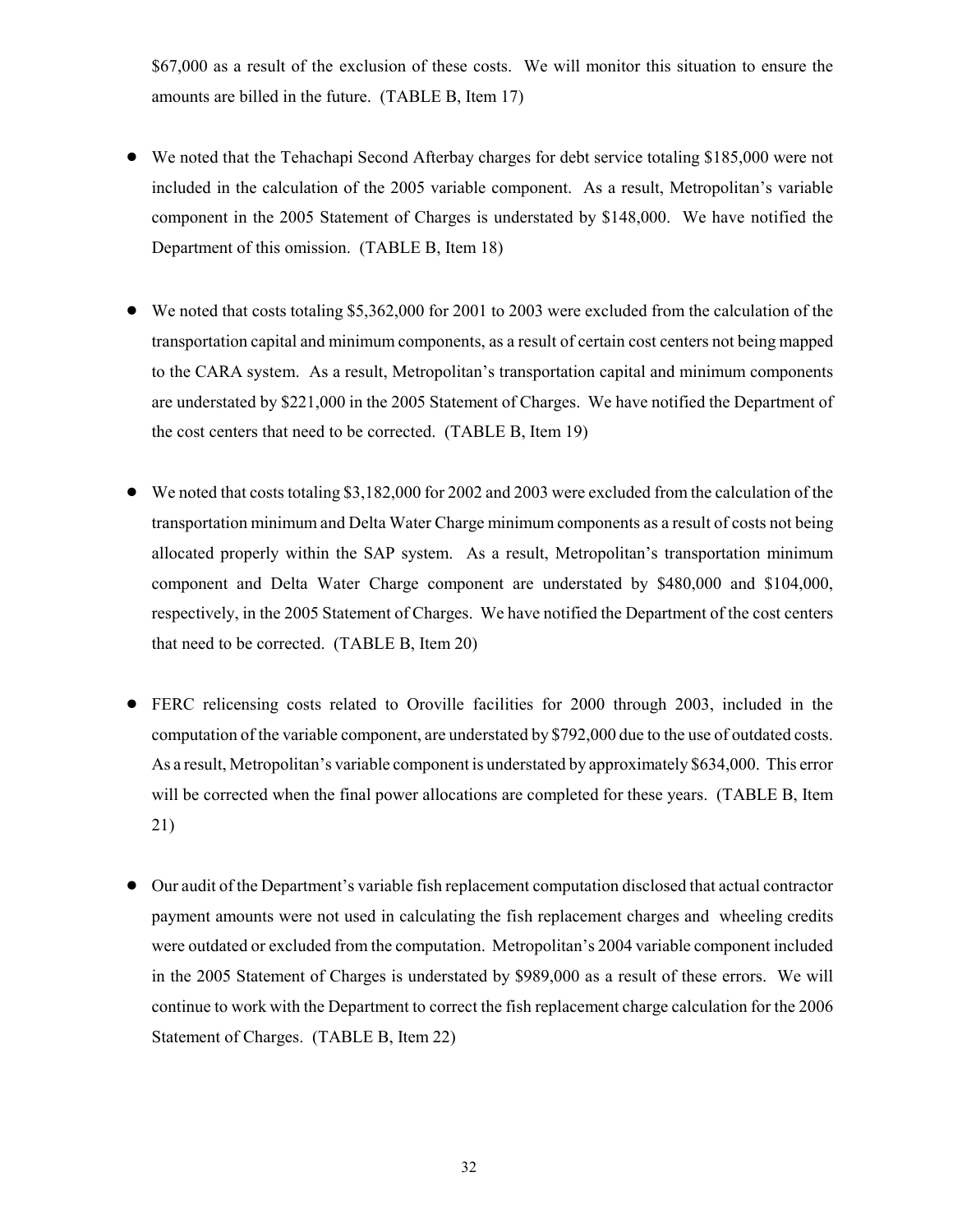- The preliminary year-end allocation of 2003 off-aqueduct costs, prepared by the Department in 2003, did not include actual costs for Reid Gardner fuel or O&M. The omission of these items resulted in an overstatement of Metropolitan's charges by \$1,287,000. The outdated cost information will be corrected when the Department prepares the final year-end allocation of 2003 off-aqueduct costs. (TABLE C, Item 1)
- ! There was an inconsistency in the application of the recreation Project purpose split between two components of the WSRB Surcharge computation. The error resulted in the overstatement of the WSRB Surcharge in the 1990 through 1993 Statements of Charges totaling \$993,000, of which Metropolitan's share is \$555,000. In addition, as noted in prior year, certain costs were excluded from the computation of the 1992 Surcharge, which results in an overstatement of Metropolitan's 1992 Surcharge of approximately \$100,000. We will work with Metropolitan and the Department to ensure refunds are issued to correct these errors. (TABLE C, Item 2)
- ! The Department excluded \$19,644,000 of Coastal Branch capital costs that are recovered through the transportation variable component from the computation of the 2000 Surcharge, which resulted in an overstatement of Metropolitan's 2000 Surcharge of \$632,000. We will work with the Department and Metropolitan to ensure that the appropriate corrections can be made in a future Statement of Charges. (TABLE C, Item 3)
- During 1985, the LADWP diverted water into the State's aqueduct as a result of an outage at LADWP's San Francisquito Powerplant. The transporting of this LADWP water through State Water Project facilities resulted in recovery generation credits at Devil Canyon Powerplant of \$526,000. This credit should be recorded at the Devil Canyon Powerplant reach and returned to Metropolitan, who took delivery of water through the Powerplant. The Department expects to issue a refund in 2005. (TABLE C, Item 4)
- ! The revised year-end allocation of 1999 off-aqueduct charges, prepared by the Department in 2003, included outdated debt service amounts for Bottle Rock and South Geysers. This error resulted in an overstatement of Metropolitan's share of 1999 off-aqueduct costs by \$4,000. We have communicated these errors to the Department so that revisions can be made. (TABLE C, Item 5)